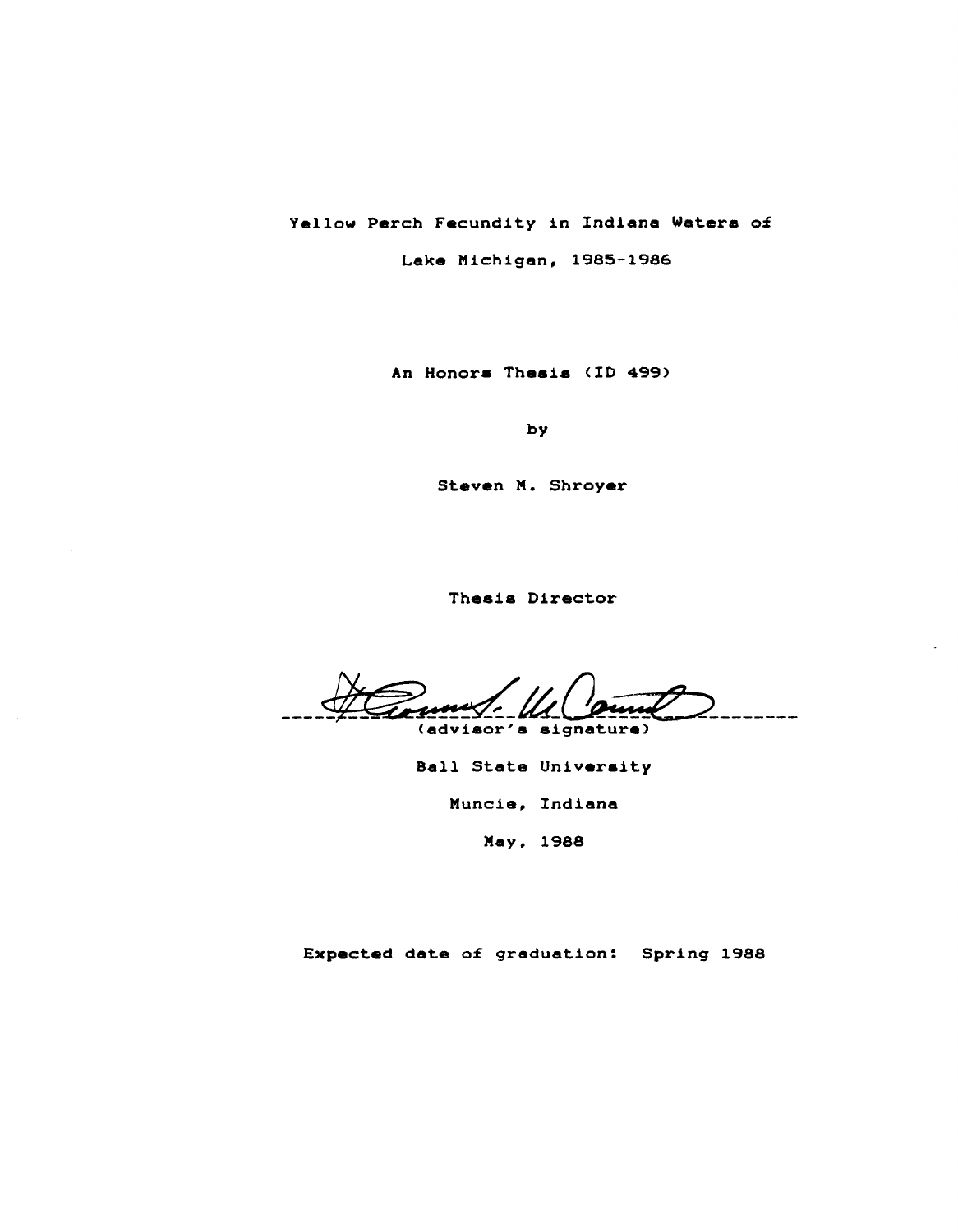

#### ABSTRACT

Fecundity of yellow perch (Perca flavescens Mitchill) waa evaluated £or £ish £rom Lake Michigan near Michigan City, Indiana in 1985 and 1986. Pre-spawning  $g$ illnet-captured fish (n = 83) used for fecundity models ranged £rom 172 to 290 mm maximum total length and age 3 to 6. Fecundity estimations were completed using both volumetric and gravimetric methods.

Comparison o£ eatimated £ecundities to total counta o£ egga £rom three £iah (202, 227, and 242 mm) revealed volumetric eatimates more closely approximated the actual (mean error -3.4~ SD 8.2~) than did gravimetric estimates (nean error +8.8% SD 6.5%). Equations describing fecundity (F) as a £unction o£ total length (L) were developed as leaat squares linear regression models. All models utilized .eans £or £iah in 10 mm intervals trans£ormed to base 10 logarithms. The 1985 and 1986 data were combined by method of fecundity estimation since no difference in models was £ound between yeara (P >0.05). The 1985-86 model based on volumetric estimates was log  $F = -4.0396 + (3.5834)$  log L (r = 0.982) while the 1985-86 model based on gravimetric estimates was log  $F = -3.8258 + (3.5097)$  log L (r = 0.986). The volumetric model was used to predict fecundity based on length and age.

The £ecundity o£ yellow perch has previously been reported £or £ish collected £rom Lake Michigan near Ludington, Michigan in 1972 (Brazo et al. 1975), and

i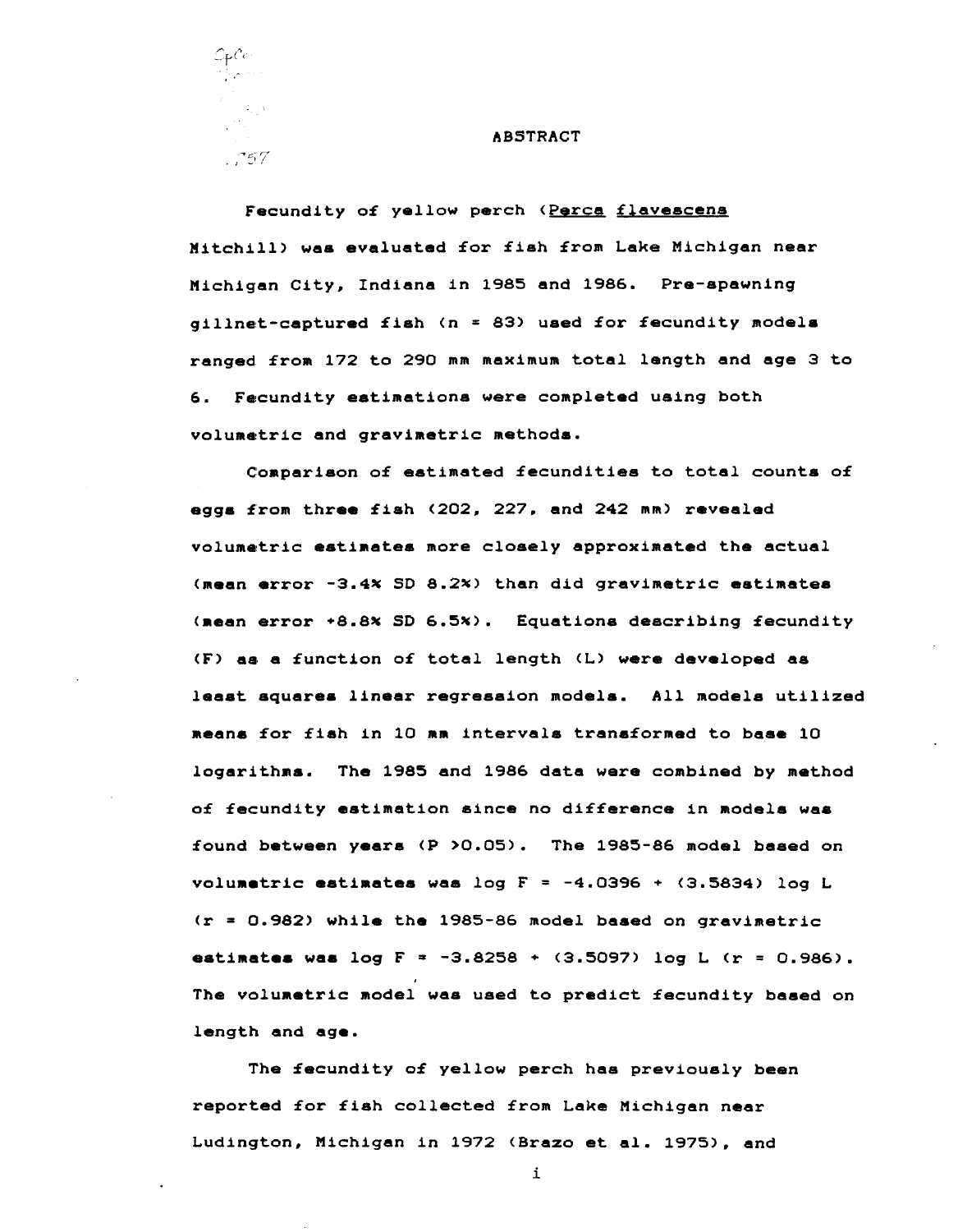Saugatuck, Michigan in 1972 and 1979 (Wells and Jorgenson 1983). The regression models relating log F as a function of log L in these studies fall within the 95% confidence interval of the 1985-86 volumetric model. This confirms that over the length range compared, fecundity as a function of length in the present study does not significantly differ from that reported previously for Lake Michigan yellow perch.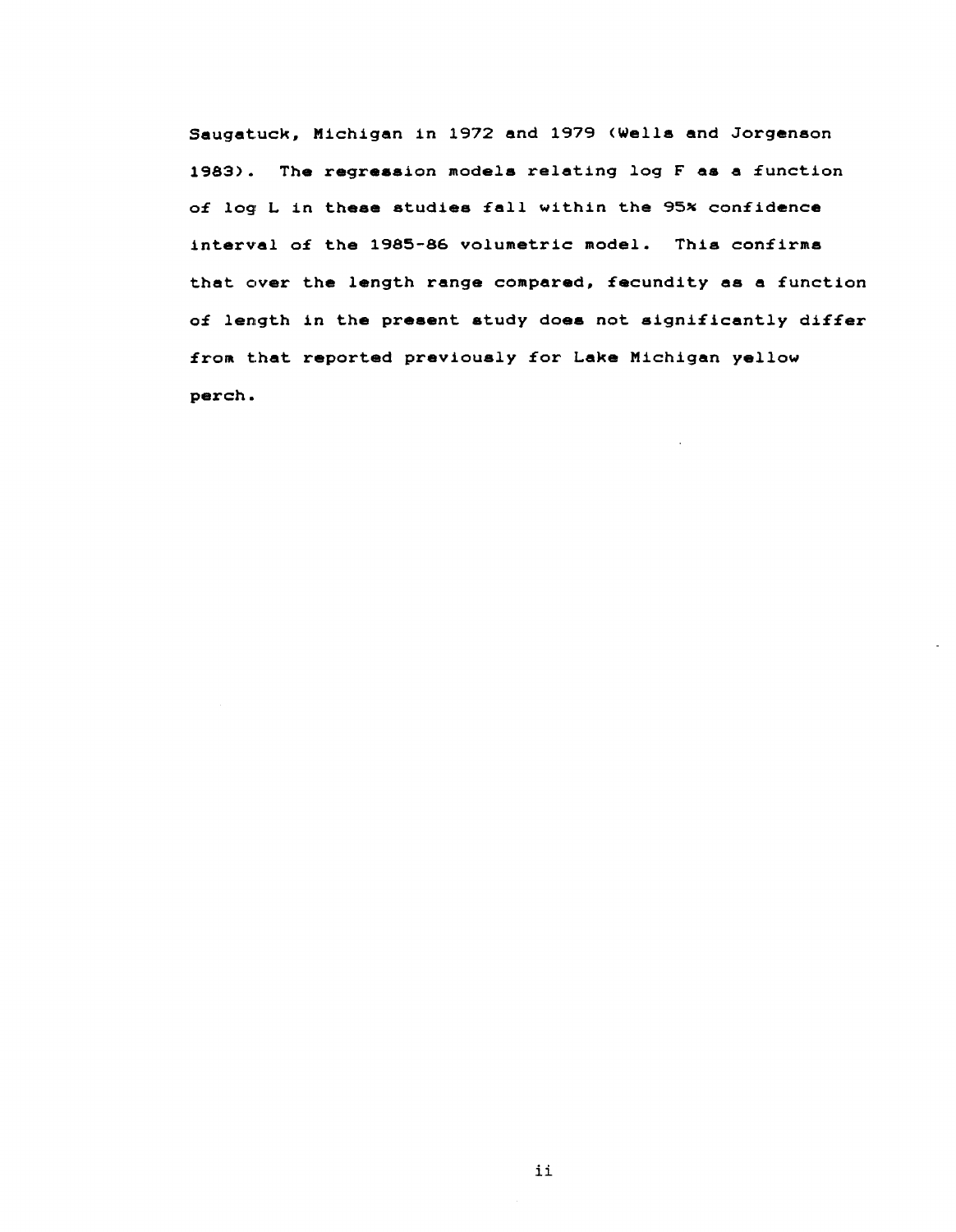# TABLE OF CONTENTS

L.

|                                                     | $\mathbf{1}$   |
|-----------------------------------------------------|----------------|
|                                                     | 111            |
| LIST OF                                             | iv.            |
| LIST OF                                             | v              |
|                                                     | Vi             |
|                                                     | 1              |
|                                                     | $\overline{2}$ |
|                                                     | 4              |
| General Ecology and Life History                    | 4              |
| Environmental Preferences and Habitat Selection     | 4              |
|                                                     | 4              |
|                                                     | 5              |
|                                                     | 5              |
| Maturity of Females                                 | 7              |
| Age at Maturity                                     | 7              |
| Size at Maturity                                    | 7              |
|                                                     | 9              |
|                                                     | 9              |
| Collecting and Handling Eggs                        | 10             |
| Nethods of Estimating Fecundity                     | 11             |
| Introduction                                        | 11             |
| Gravimetric Subsampling                             | 12             |
| Volumetric Subsampling                              | 13             |
| Sphere Volume Method<br>Counting Eggs in Subsamples | 14<br>15       |
| Relative Accuracies of the Techniques               | 16             |
| Statistical Analysis of Fecundity Data              | 17             |
| Regression Models of Fecundity                      | 18             |
| Reported Yellow Perch Fecundity Estimates           | 19             |
| Factors Influencing Fecundity                       | 21             |
| Fecundity and Year-Class Strength                   | 23             |
| DESCRIPTION OF STUDY AREA                           | 24             |
| METHODS AND MATERIALS                               | 24             |
| Collection and Initial Processing                   | 24             |
| Preparation of Ovaries for Analysis                 | 26             |
|                                                     | 27             |
| acundity Estimation                                 | 28             |
| Reduction of the Sample Size                        | 32             |
|                                                     | 34             |
| Age Determination                                   | 34             |
| RESULTS AND DISCUSSION                              | 35             |
| Regression Models                                   | 42             |
|                                                     | 42             |
| Predictions From the Models                         | 45             |
| Comparison to Previous Studies                      | 45             |
| SUMMARY AND CONCLUSIONS                             | 54             |
|                                                     | 56             |
|                                                     | 59             |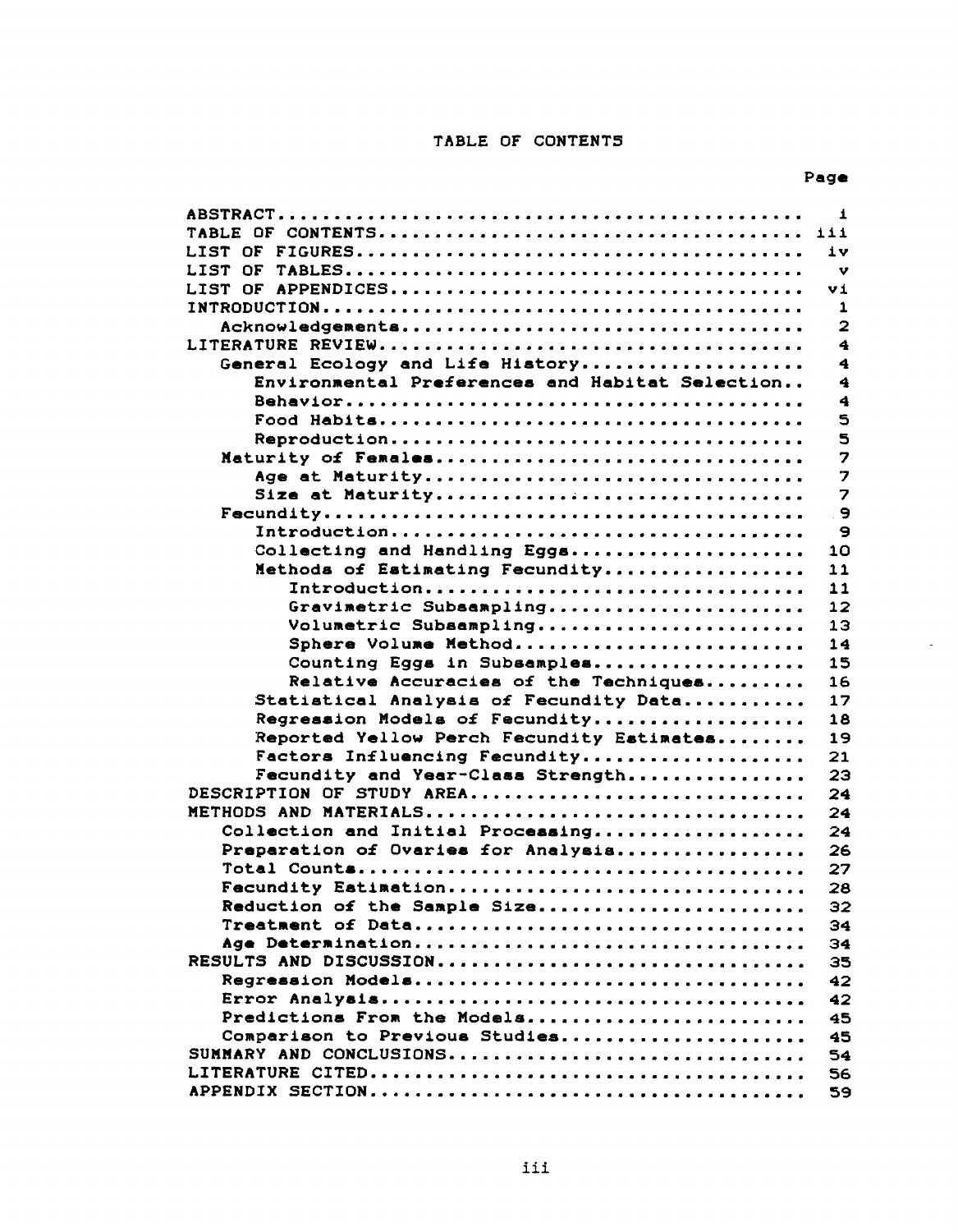# LIST OF FIGURES

| Figure |                                                                                                                                                                                                                                  | Page |
|--------|----------------------------------------------------------------------------------------------------------------------------------------------------------------------------------------------------------------------------------|------|
| 1.     | Mean percent maturity by age for female yellow<br>perch in Indiana waters of Lake Michigan,                                                                                                                                      | 8    |
| 2.     | Lake Michigan, with the locality of the present<br>study indicated 25                                                                                                                                                            |      |
| з.     | 95% confidence intervals for the intercepts of<br>the regression equations for fecundity versus<br>total length, derived from 1985 volumetric data,<br>1985 gravimetric data, 1986 volumetric data,<br>and 1986 gravimetric data | 36   |
| 4.     | 95% confidence intervals for the slopes of the<br>regression equations for fecundity versus total<br>length, derived from 1985 volumetric data, 1985<br>gravimetric data, 1986 volumetric data, and 1986<br>gravimetric data 37  |      |
| 5.     | Length-frequency distribution for the 83 fish<br>used in fecundity analysis 38                                                                                                                                                   |      |
| 6.     | Age-frequency distribution for the 83 fish used<br>in fecundity analysis 41                                                                                                                                                      |      |
| 7.     | Regression models for the fecundity of yellow<br>perch in Indiana waters of Lake Michigan in<br>1985-86, based on both volumetric and gravimet-<br>ric fecundity estimates 43                                                    |      |
| 8.     | Comparisons of regression models for fecundity<br>versus total length of yellow perch in southern<br>Lake Michigan: Brazo et al. (1975) and Wells<br>and Jorgenson (1983) versus the present study 49                            |      |

 $\sim$ 

 $\sim 10$ 

 $\sim 10$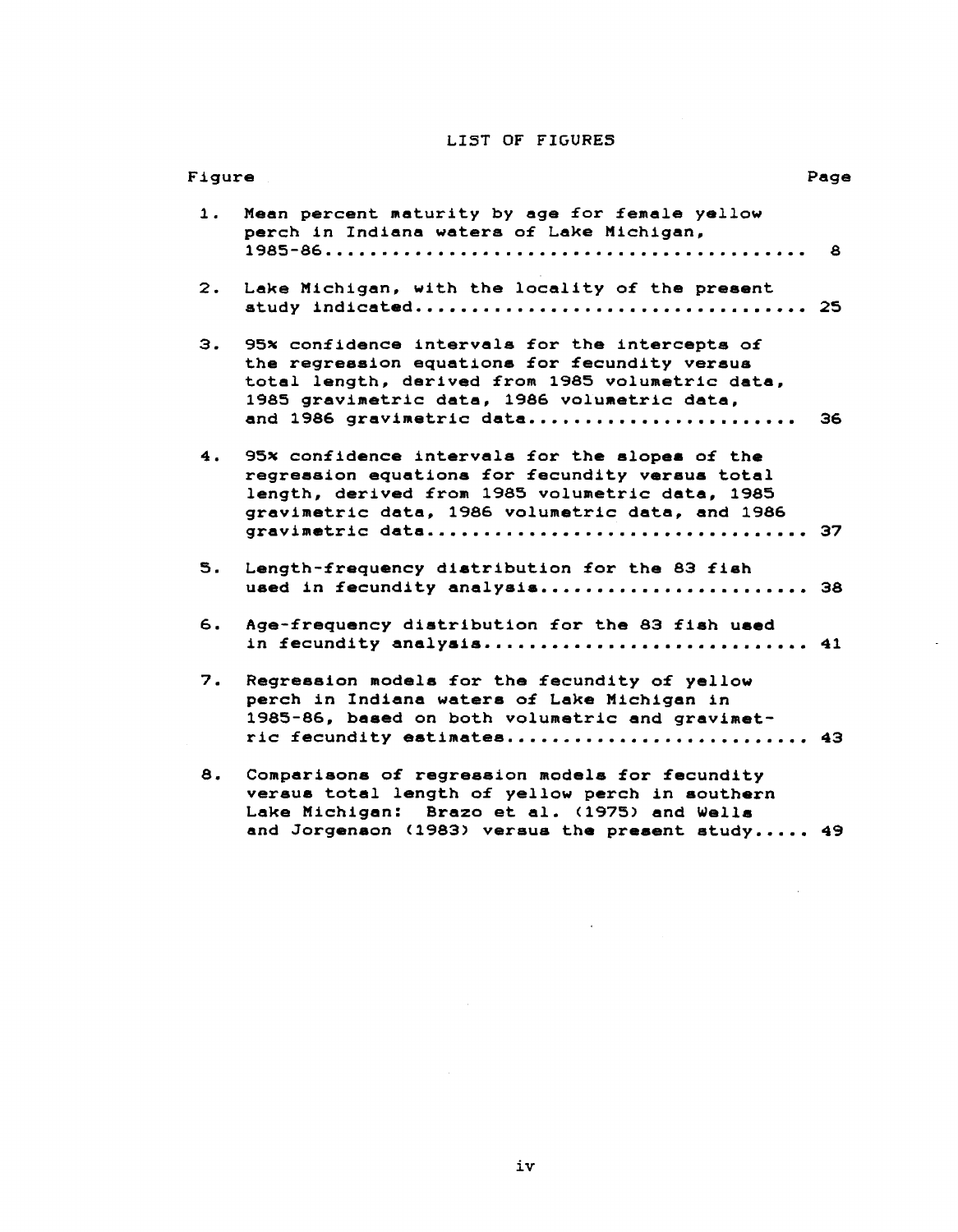# LIST OF TABLES

| Table          |                                                                                                                                                                                                                                                              | Page |
|----------------|--------------------------------------------------------------------------------------------------------------------------------------------------------------------------------------------------------------------------------------------------------------|------|
| 1.             | Reported yellow perch fecundity estimates from<br>various localities and years 20                                                                                                                                                                            |      |
| $\mathbf{2}$ . | Mean lengths by age for the 83 fish used in fec-<br>undity analysis in the present study, compared to<br>back-calculated lengths at annulus for Gallinat's<br>(1987) large sample collected during the same<br>time period as the present study (1985-86) 39 |      |
| з.             | Comparison of fecundity estimates to total egg                                                                                                                                                                                                               |      |
| 4.             | Fecundity predictions and 95% confidence inter-<br>vals for yellow perch of the given lengths,<br>calculated from the volumetric fecundity model:<br>$log F = -4.0396 + 3.5834 log L$ 46                                                                     |      |
| 5.             | Fecundity predictions and 95% confidence inter-<br>vals for yellow perch of the given ages,<br>calculated from the volumetric fecundity model:                                                                                                               |      |
| 6.             | Predicted yellow perch fecundities over the<br>length range of the present study, calculated<br>from the regression models of Muncy (1962) and<br>Hartman et al. (1980) 51                                                                                   |      |

 $\sim$ 

 $\sim$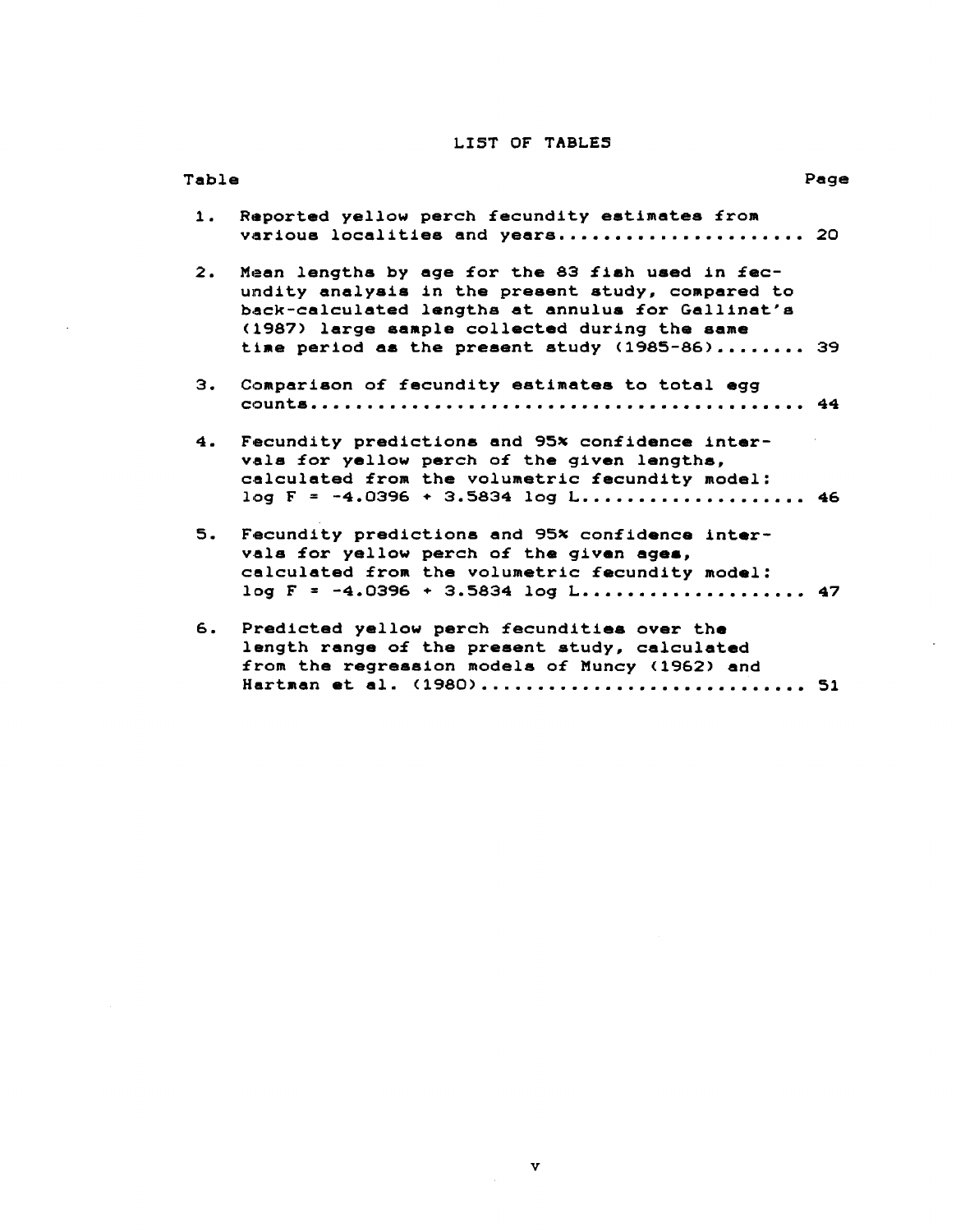# LIST OF APPENDICES

| Appendix |                                                                                                                                                                                                                                                  | Page |
|----------|--------------------------------------------------------------------------------------------------------------------------------------------------------------------------------------------------------------------------------------------------|------|
| 1.       | Maximum total length, body weight, fresh<br>ovary weight, and fresh ovary volume of<br>female yellow perch collected in Indiana<br>waters of Lake Michigan on May 8, 1985.<br>Ages are also given for selected fish 60                           |      |
| 2.       | Date of capture, maximum total length, body<br>weight, and fresh ovary weight of female yel-<br>low perch collected in Indiana waters of Lake<br>Michigan in 1986. Ages are also given for                                                       |      |
| З.       | Data used in volumetric fecundity estimation 65                                                                                                                                                                                                  |      |
| 4.       | Data used in gravimetric fecundity estimation 67                                                                                                                                                                                                 |      |
| 5.       | Volumetric fecundity data: estimates of total<br>fecundity using individual subsamples, calcu-<br>lated from F = nV (see Methods and Materials);<br>means of the individual estimates; and stan-<br>dard deviations (SD) of the individual esti- |      |
| 6.       | Gravimetric fecundity data: estimates of total                                                                                                                                                                                                   |      |
|          | fecundity using individual subsamples, calcu-<br>lated from F = nW/w (see Methods and<br>Materials); means of the individual estimates;<br>and standard deviations (SD) of the individual                                                        |      |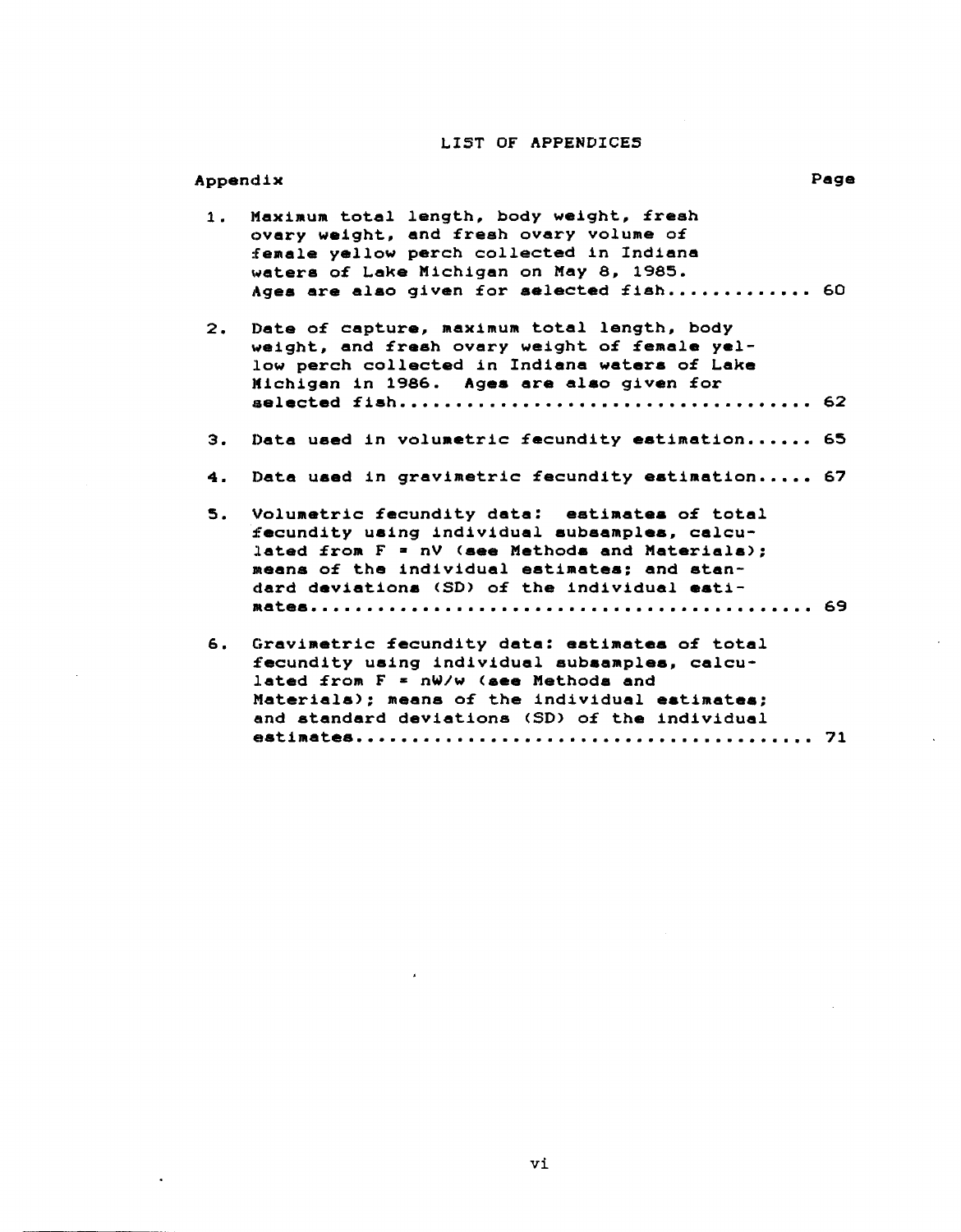#### INTRODUCTION

The yellow perch, Perca flavescens (Mitchill), has £or many yeara been highly valued by man. It is popular with aportfishermen, among other reasons because it feeds actively throughout the year and thus can be caught through the ice as well as in open water. It is a popular food £ish, and is taken commercially £rom Ohio to Alberta (Scott and Crossman 1973). The yellow perch is clearly a fish which is worthy, in a practical sense, of intensive study.

According to Wells (1977), yellow perch occur throughout Lake Michigan wherever suitable deptha are £ound, but heve generally been most abundant in Green Bay and the southern part o£ the lake. Wells alao statea that Lake Michigan yellow perch have been important commercially since the 1880s and aa a sport £ish at leaat since the 1920s. Historically, the annual commercial catch has generally ranged £rom 0.5 to 1.5 million kg, and the annual angler harvest may often have numbered in the millions of fish (Wella 1977).

In Indiana waters, the population density is currently high. Growth rates and length-weight relationships are considerably lower than in previous years, apparently due to density-dependent factors (Gallinat 1987). It therefore appears that the £ish may be in a somewhat stressed condition, with potential effects on fecundity. A comparison o£ current £ecundity with that o£ previous years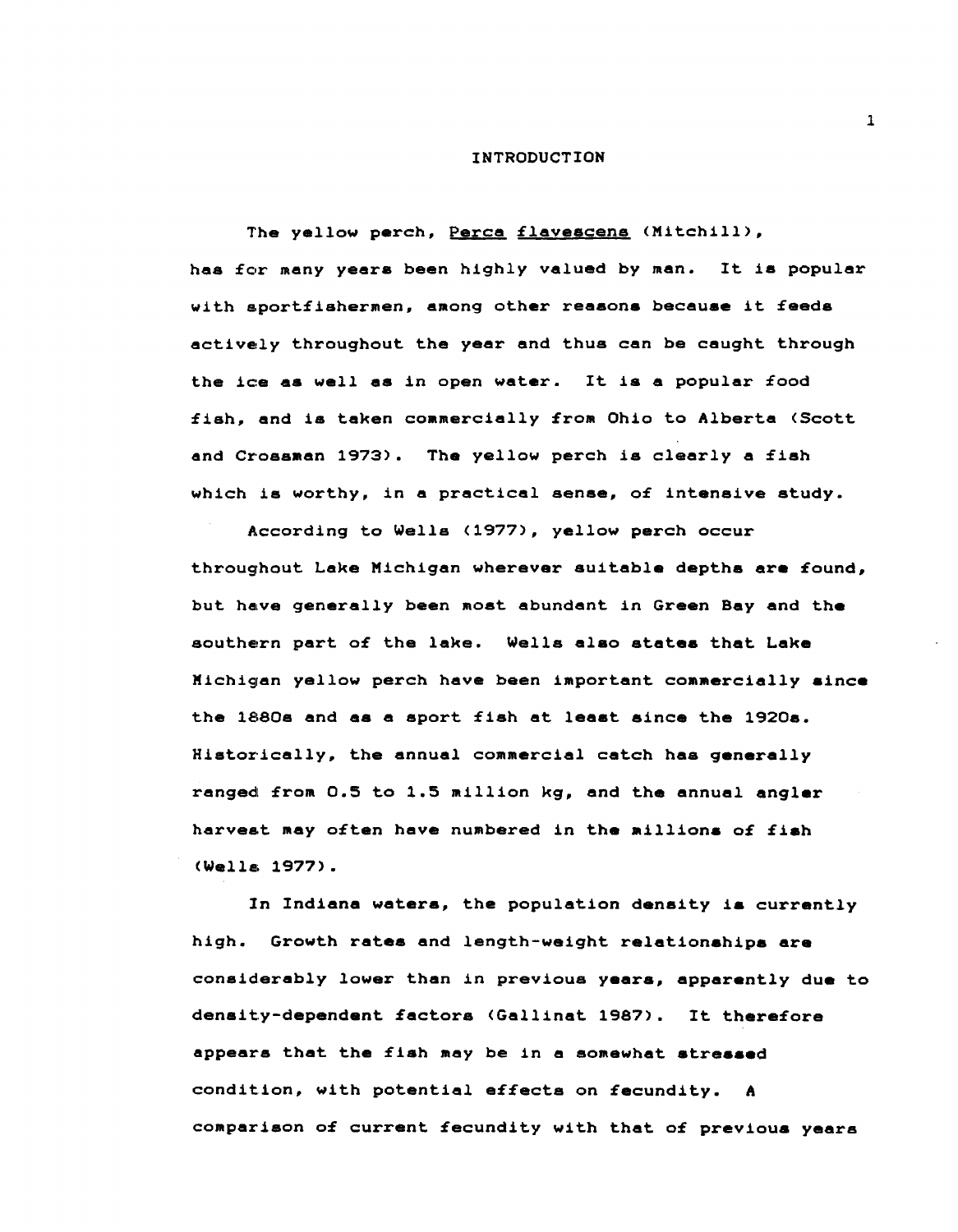might shed light on some theoretical questions about variations in fish fecundity.

Effective management of a fish population relies on knowing aa much as possible about its biology. A fecundity study not only provides information on a basic aspect of natural history, but also may be useful in association with studies of population dynamics, stock-recruitment problems, production, and racial characteristics (Bagenal 1978). In addition, fecundity models can be useful in regulating the numbers and size of fish harvested to insure that an adequate brood stock is preserved ,(Newton and Kilambi 1973).

### ACKNOWLEDGEMENTS

1 would like to thank Dr. Thomas McComish for the enormous amount of guidance and help he has given me throughout the course of this project. I also deeply appreciate the efforts of several Ball State stUdents who provided assistance in data collection: Tom Lane and Marla Banther assisted with field processing of the fiah; Charles Raines and Carlos Guindon helped separate the eggs from the ovarian tissue; Craig Stettner and Ed Baker aged the fish. Additional thanks are due to Dan Brazo and other personnel of the Indiana DNR fiaheries station at Michigan City, who collected the fish. I am grateful to Dr. James List for the use of some of his lab space, and to Dr. Carolyn Vann for technical assistance in devising a subsampling device. Finally, I am indebted to Ball State University and the U.S.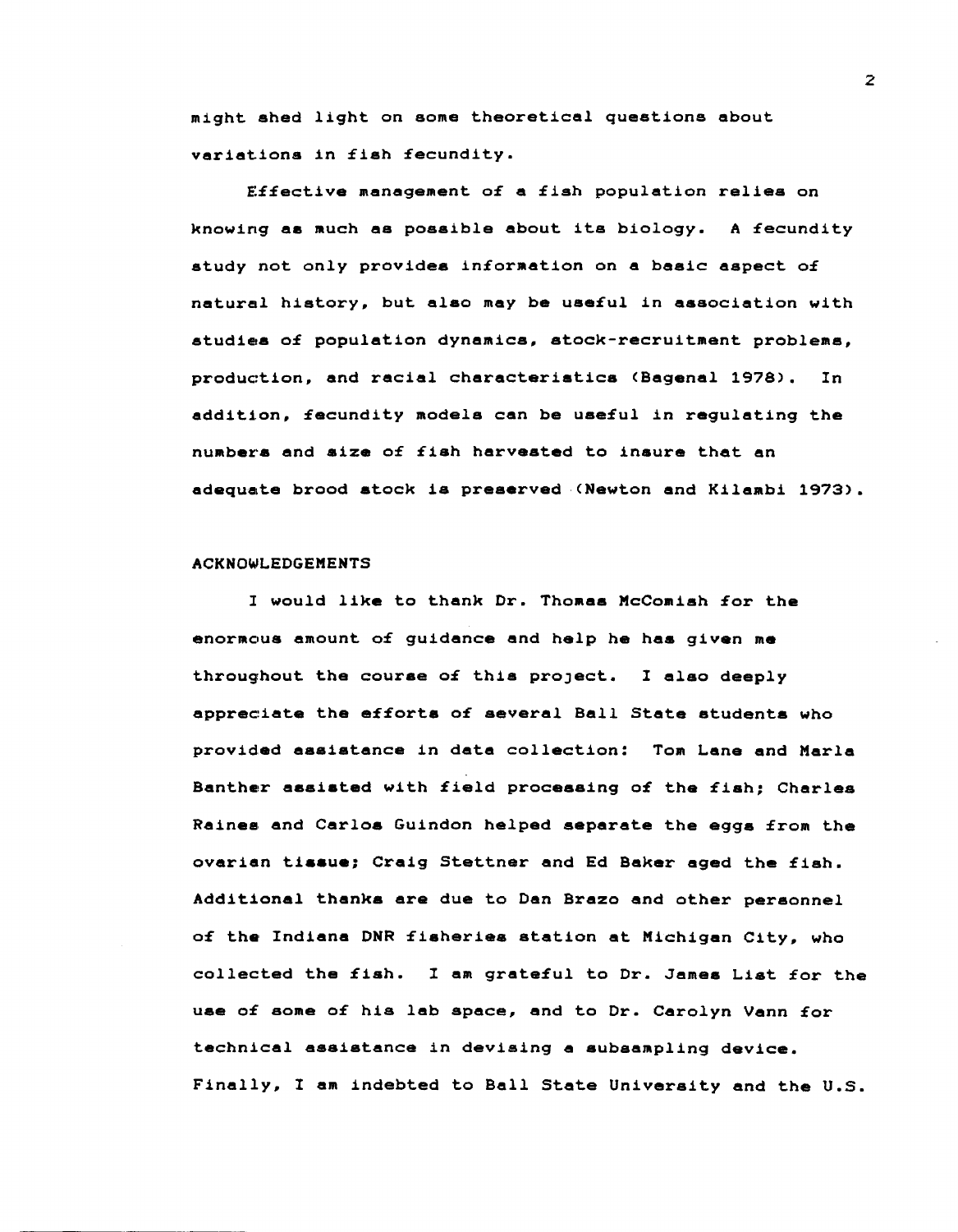Department of Commerce, National Marine Fisheries Service, who funded some aspects of the research.

 $\sim$   $\pm$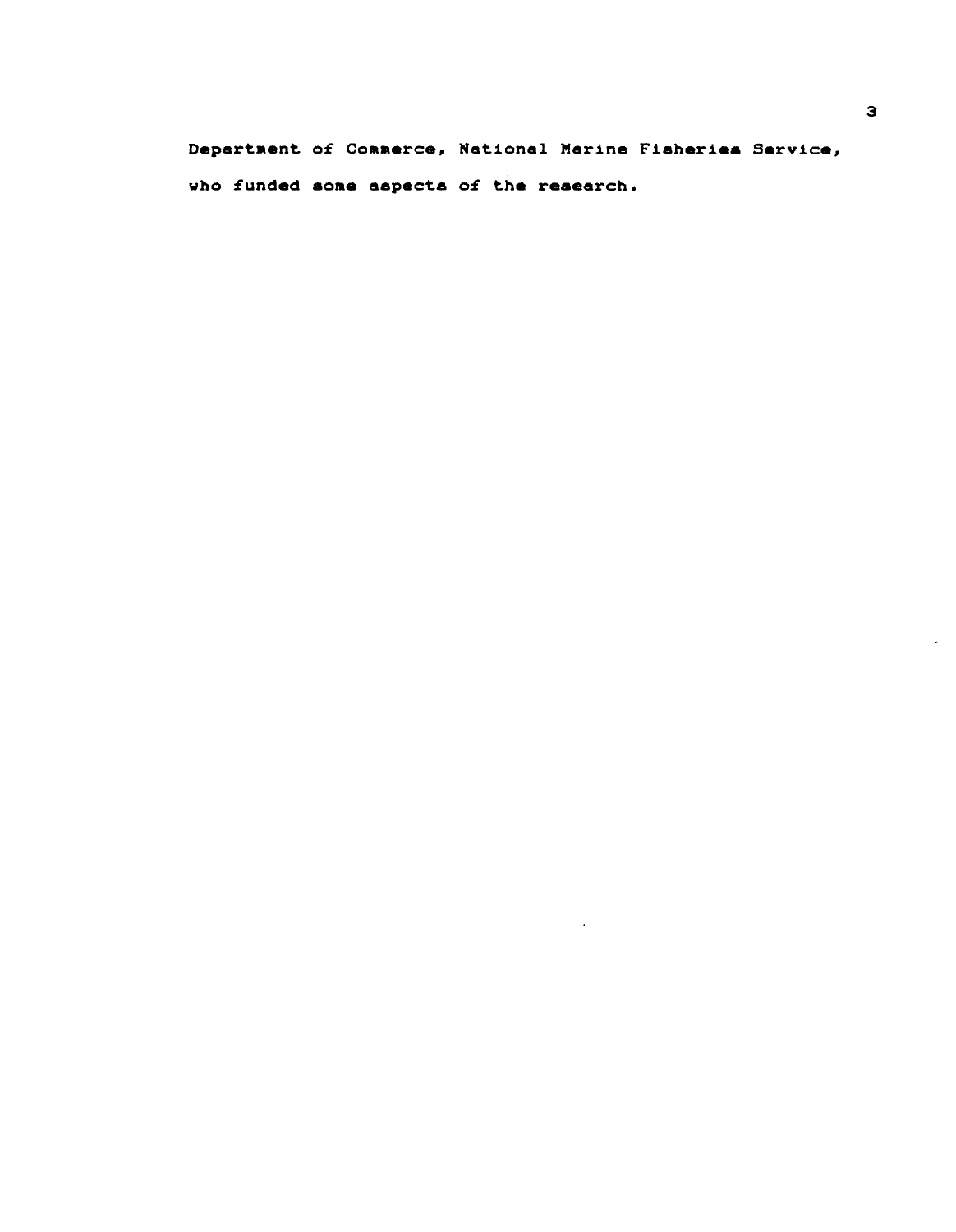# LITERATURE REVIEW

# GENERAL ECOLOGY AND LIFE HISTORY

# Environmental Preferences and Habitat Selection

The yellow perch (Perca flavescens, Mitchill) can adapt to a wide variety o£ habitata, but lakea, backwaters, and aloughs with modest amounts of vegetation and moderately £ertile water are most £avorable (Secker 1983). It is classified as a temperate mesothermal fish (Collette et al. 1977); adults seem to prefer temperatures of 20-21 C (Ney 1978). According to Wells (1977), juveniles and adults in Lake Michigan are mainly demersal, but some may occur in midwater in summer. Fish older than one year "are mainly at deptha o£ 9-27 m in winter and early apring; less than 27 m in late summer; and 18-37 m in fall." During aidaurnmer, "perch are often concentrated in a relatively amall interval within the depth ranges given, and the depth of greatest abundance may shift rapidly as bottom temperaturea fluctuate."

# Behavior

Adults and young commonly form loose aggregations of 50-200 individuals, segregated by size. Yellow perch are atrictly diurnal £iah, resting on the bottom at night (Scott and Crosaman 1973). Adults have been obaerved to make daily aigrations, moving offshore at dawn and onshore at dusk (Ney 1978).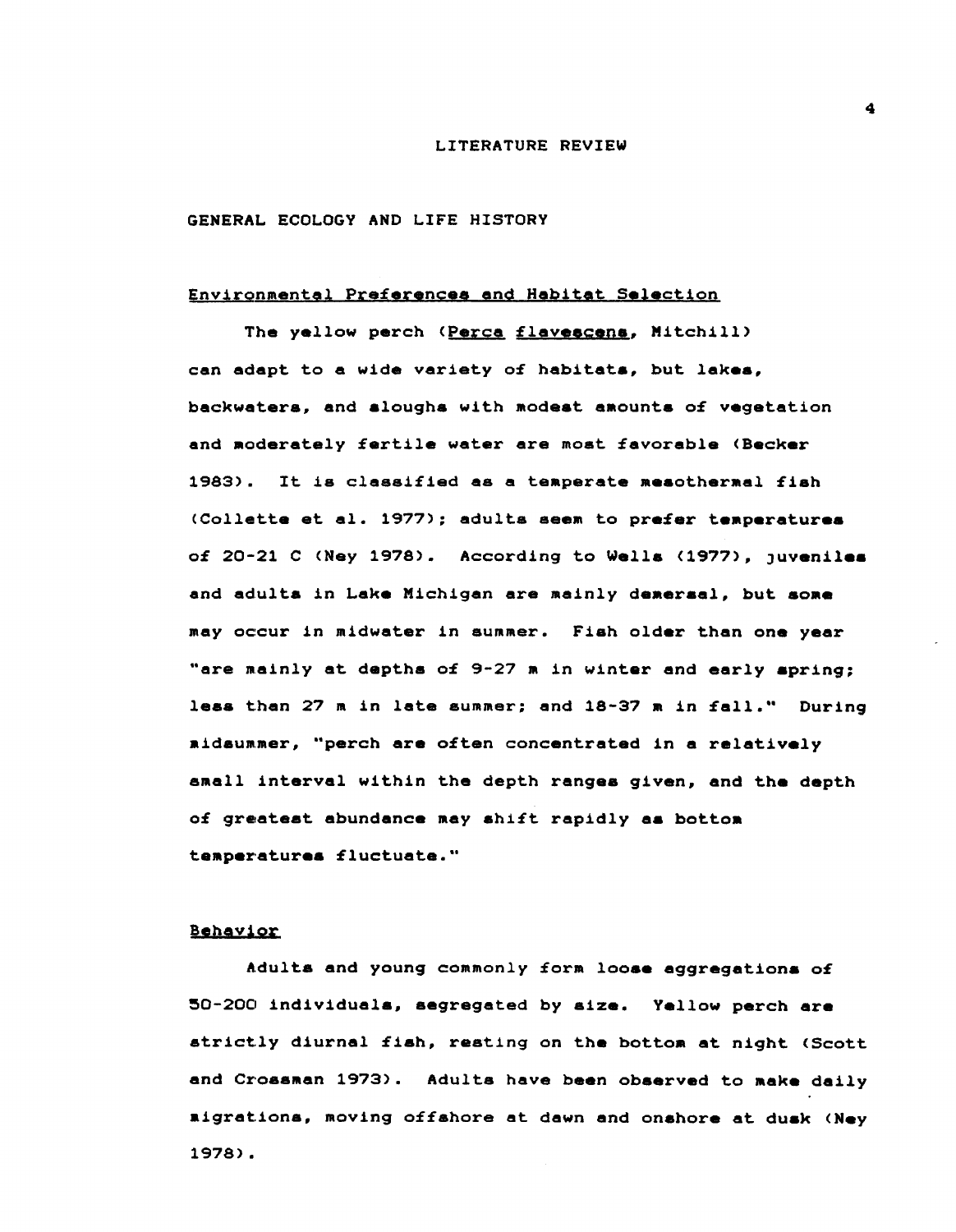#### Food Habits

Yellow perch are classified as daytime benthic carnivores (Emery 1973). They are important ecologically in converting invertebrate foods into a form which may be utilized by terminal fish predators (Thorpe 1977). Adults are usually considered to feed primarily on benthic insect larvae, particularly chironomids and aayflies. Other invertebrates such as planktonic crustaceans, aaphipods, mysida, leeches, and crayfish regularly enter the diet. At a certain length threshold, fish may enter the diet as an important component (Collette et al. 1977; Ney 1978). In southern Lake Michigan in 1984, perch longer than 120 aa total length fed primarily on rainbow amelt and young-of-the-year perch <Gallinat 1987). Perch also commonly prey on the eggs of various fiah species (Scott and Crossman 1973). Eggs of the alewife (Alosa pseudoharenqus) are frequently consumed in southern Lake Michigan (Gallinat 1987>.

#### Reproduction

Yellow perch have an extended annual period of gonadal maturation prior to spawning. Maturation of the gonads occurs in fall and winter at temperatures below 12 C (Collette et al. 1977). Active growth of ova and vitellogenesis occupy about 220 days, but ovulation and spawning last for only a few days (Hokanson 1977).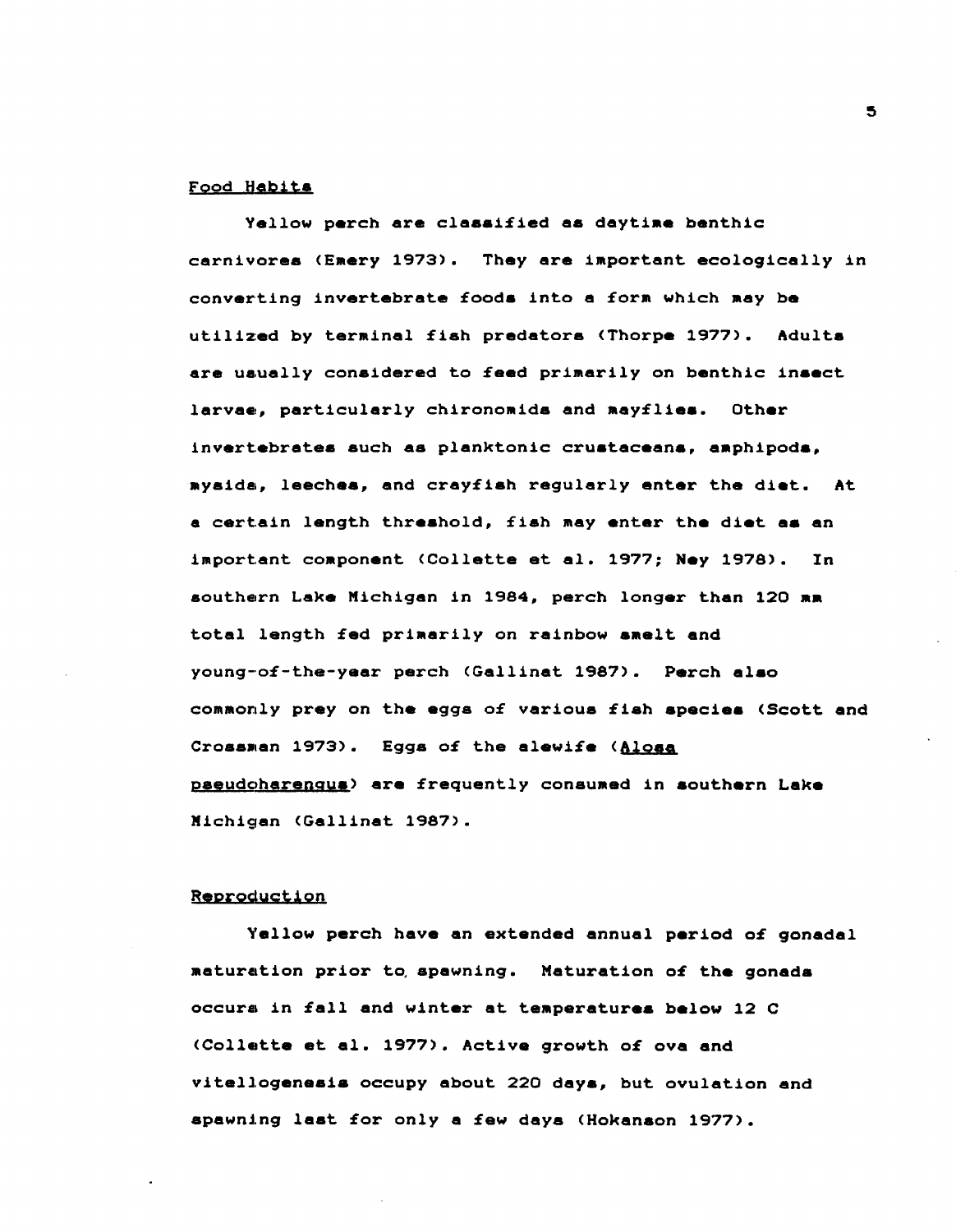Spawning generally takes place aoon after ice-out in spring at water teaperatures of 7.2-11.1 C (Secker 1983). Becker notes that spawners do not build nests, and there is no evidence of guarding the eggs and young in the wild. The eggs are simply extruded in long strands which are draped over vegetation or subaerged bruah in water deptha of *0.6-3* ••

The time required for the eggs to hatch depends on the water temperature and the rate of spring warming (Ney 1978). Reported incubation times have ranged from 8-27 days (Becker 1983). Hatching occurs in about 6 days at 20 C and 50 days at  $5-6$  C. At normal spring water temperatures of 8-15 C, the incubation period is 2-3 weeks. A rising thermal regimen (0.5-1.0 C/day) shortens hatching times and reduces abnormalities (Ney 1978).

According to Becker (1983), the larvae are less than 5 mm long at hatching. They swim up to the surface, and for 3 or 4 week. are pelagic in the upper *0.9-1.2* a of water. He notea that the larvae feed on zooplankton after depletion of the yolk-sac at 3-5 daya after hatching. Seeker alao notes that in Lake Winnebago, they are reported to become demersal when about 25 mm long. According to Wells (1977), "in southeaatern Lake Michigan, poatlarval young-of-the-year...live mostly in depths less than 5 m until fall; in October and November they are most numerous at  $13-22$   $n$  but have been found as deep as  $31$   $n$ ."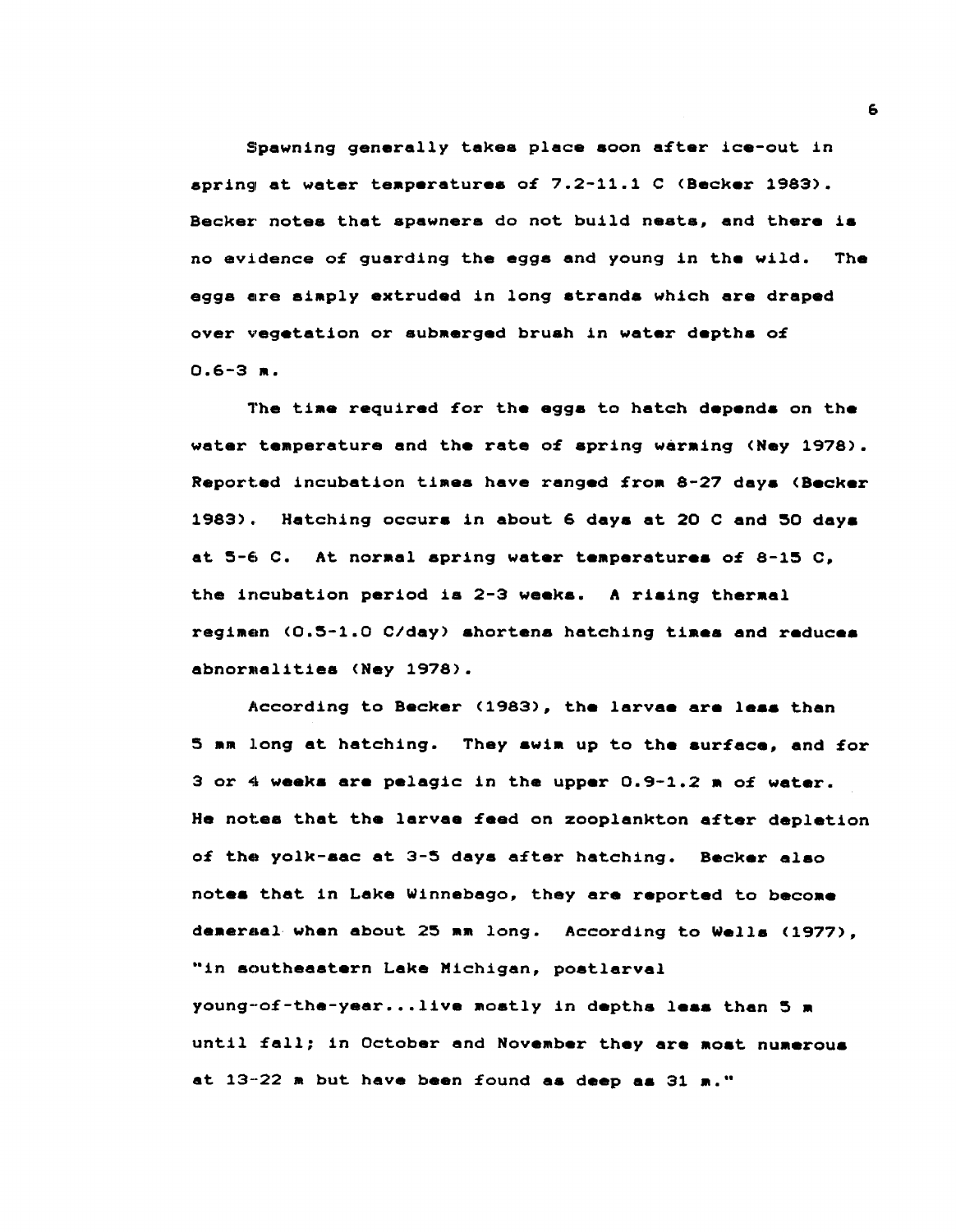#### Age at Maturity

The age at which sexual maturity is attained varies in different waters. According to Thorpe (1977), female yellow perch generally become mature in their third year. Brazo at al. (1975) reported that in Lake Michigan (near Ludington, Michigan) during the early 1970s, almost all fish older than age I were mature. In contrast, Gallinat (1987) found that in Lake Michigan (near Michigan City, Indiana) during 1985-86, the period of the present study, only 27% of the females were mature at age III, but 86% were mature at age IV and 100% at age V (Figure 1).

### Size at Maturity

The size at maturity also varies. Jobes (1952) found that in Lake Erie, 48.4% of the females were mature or • aturing at 203 to 216 mm. Furthermore~ at 216 to 229 **••**  86.1% of females were mature and 97% were mature at 229 to 241 mm, while all were mature at 241 mm and over. In Lake Huron, El-Zarka (1959) found that no females were mature at 127 to 137 mm, and only 44~ were aature at 140 to 150 ma. The majority of females he examined above 150 mm were mature; at 178 to 188 mm the proportion was 80%, reaching 95% at 203 to 213 mm. He found that all females longer than 229 mm were mature. Gallinat (1987) has determined the percent maturity by length class £or yellow perch collected from Indiana waters of Lake Michigan in 1984 and 1986. In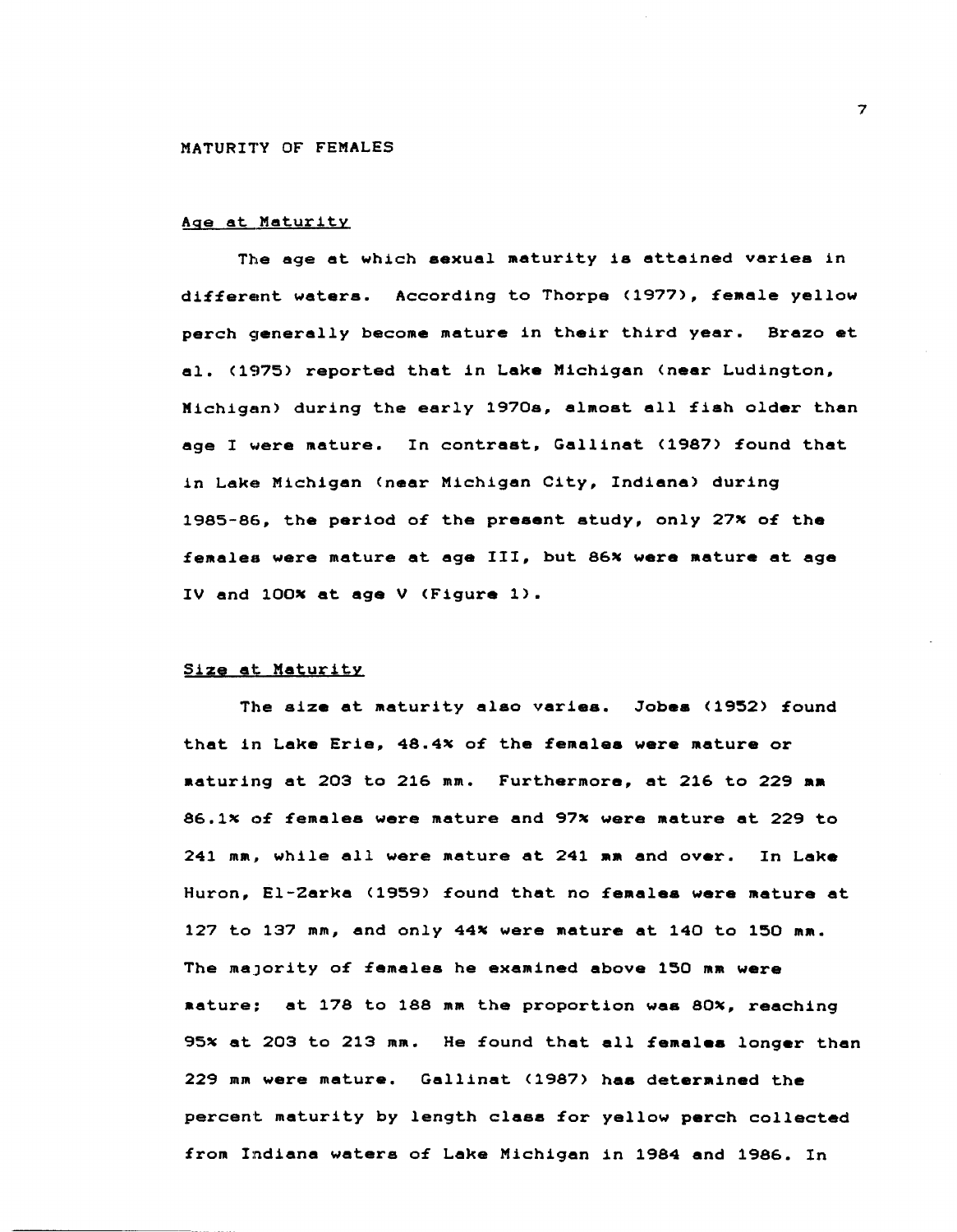

AGE

 $\bullet$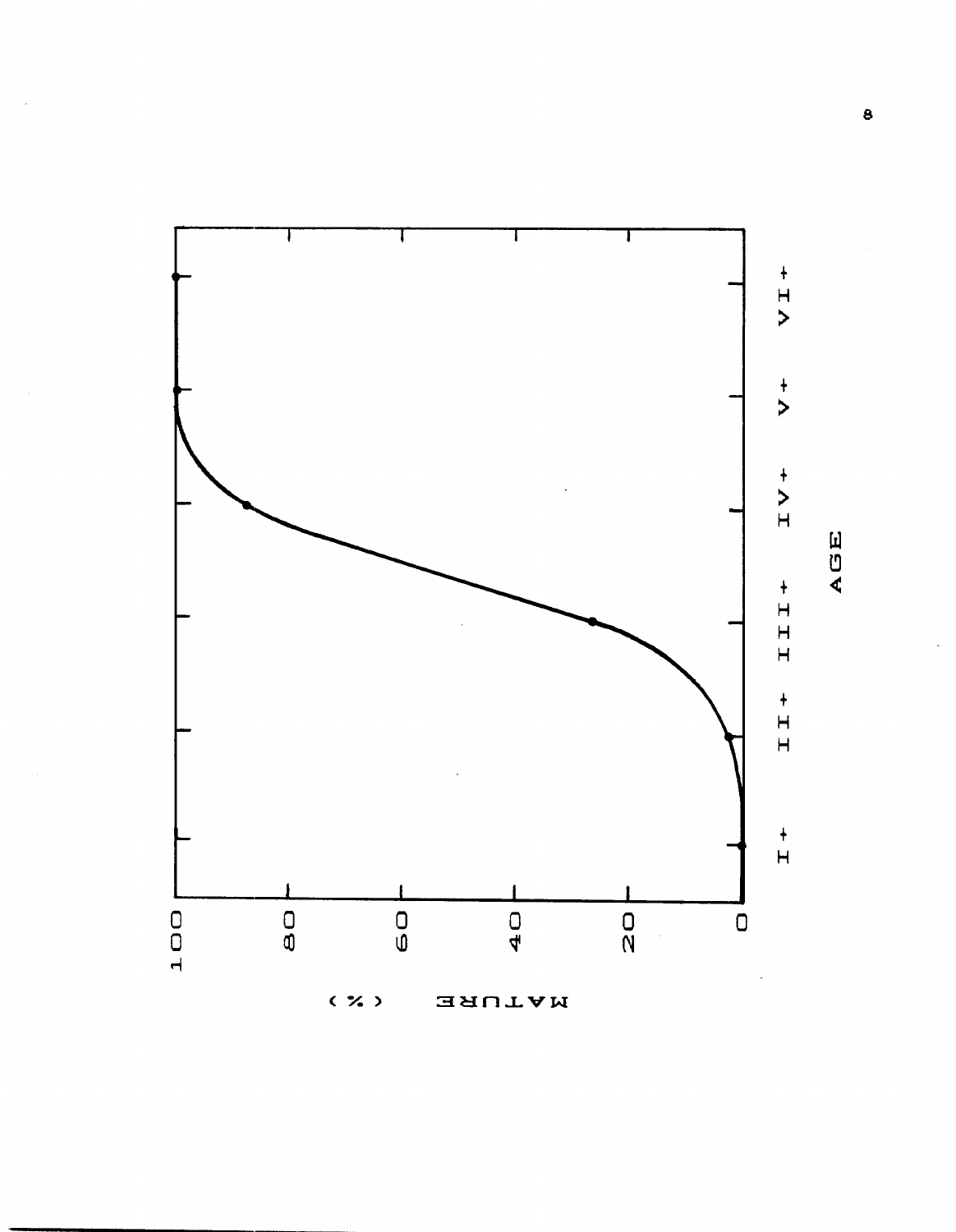1984, 10% of the females were mature at 170-179 mm, 50% at 200-209 mm. 80% at 210-219 mm. and 100% at 230-239 mm. In 1986. maturity estimated for the same length intervals was 20%. 70-80%. 90%. and 100%.

# **FECUNDITY**

#### Introduction

Fecundity is most commonly defined as "the number of ripening eggs found in the female just prior to spawning." Some authors refer to this definition as "specific fecundity." In contrast, the "population fecundity" is "the sum of the absolute fecundities of all the breeding females." A third measure of fecundity, the "relative fecundity," expresses fecundity as the number of eggs per unit weight of fish; however, the utility of reporting relative fecundity has come under serious doubt (Bagenal 1978). Throughout this paper, the word "fecundity" refers. to the specific fecundity unless otherwise specified.

The level of fecundity of a species is an adaptation to varying conditions, especially mortality. The fecundity is generally directly related to the degree of mortality through predation and to other causes of mortality not associated with aging. Species which typically suffer high mortality tend to be relatively fecund (Nikolskii 1969).

Three classes of eggs are generally found in ripening ovaries. The most numerous are small, white, and opaque, and are sometimes referred to as the "recruitment stock."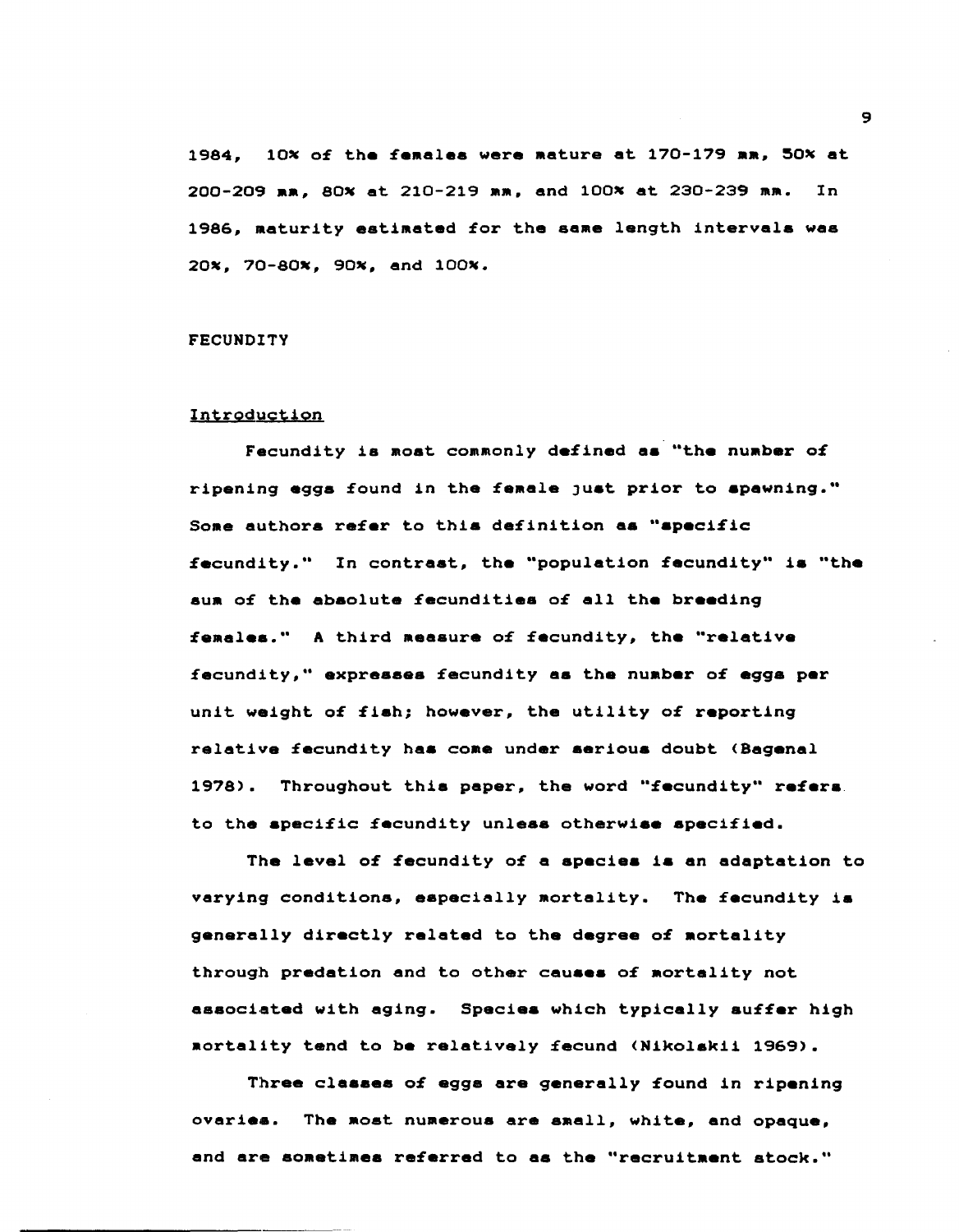"Maturing eggs" develop from the recruitaent stock. The .aturing eggs are relatively large, yolk-laden, and often colored yellow, orange, or green. "Atretic eggs" are maturing egga which are destined to die and be resorbed (Bagenal 1978).

## Collecting and Handling Eggs

Bagenal and Braum (1978) discuss sampling of fish for fecundity analysis. It is very important when collecting fish for fecundity analysis that the sample obtained is representative of the population with respect to length, weight, and age as well as fecundity. Bias may be introduced by selective sampling gear or by other factors. A potential source of non-gear bias is the time of sampling. For example, in aome species different age groups spawn at somewhat different times, so that a sample taken at one particular time might over-represent a certain segment of the population.

Although fresh eggs have been used to estimate fecundity, it ia generally more satis£actory to work with preserved eggs. Eggs may be preserved directly in 4-5% foraalin; boiled, then placed in formalin; or boiled, then dried; but preservation in modified Gilson's fluid<sup>1</sup> is generally recommended (Bagenal and Braum 1978). Bagenal and Braum (1978) give detailed instructions for

<sup>1.</sup> Gilson's fluid formulation: 100 mL 60% alcohol, 880 mL water, 15 mL 80% nitric acid, 18 mL glacial acetic acid, 20 g mercuric chloride (Bagenal and Braum 1978).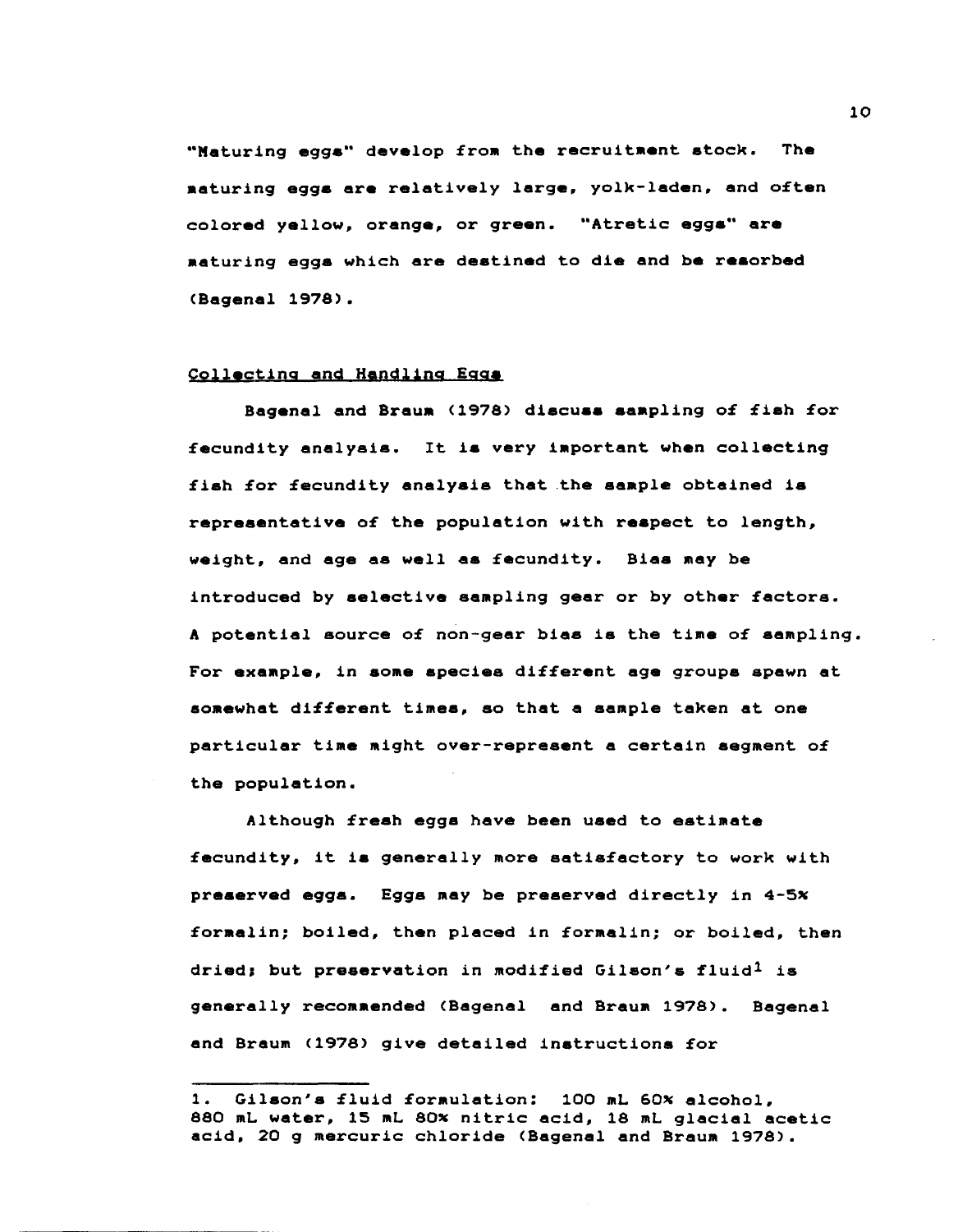preserving and handling ovaries for use in fecundity analyeis.

The following procedure applies to ovaries which are to be preserved in Gilson's fluid (Bagenal and Braum 1978). After the ovaries are removed from the fish, they should be split lengthwise and turned inside out to facilitate penetration of the preservative. Large ovaries should be cut into smaller pieces. The ovaries are then placed in labeled jars and preserved. The jars should be shaken vigorously and left for at least 24 h to allow the Gilson's fluid to fix and harden the eggs. The ovaries can remain in the preservative for up to several months without adverse e££ects. Repeated shaking during storage helps to separate the eggs from the ovarian tissue.

### Xethode o£ Estimating Fecundity

#### Introduction

In some cases fecundity may be determined by total egg counts, but this method is impractical with fish which produce large numbers of eggs, such as the yellow perch (Bagenal and Braum 1978). Automatic fish egg counters exist, but Bagenal and Braum (1978) have found them unsatisfactory for use with perch eggs. The most commonly used methods o£ determining fecundity are based on taking replicate subsamples of eggs from an ovary and using the information obtained from the subsamples to estimate the total number of eggs in the ovary.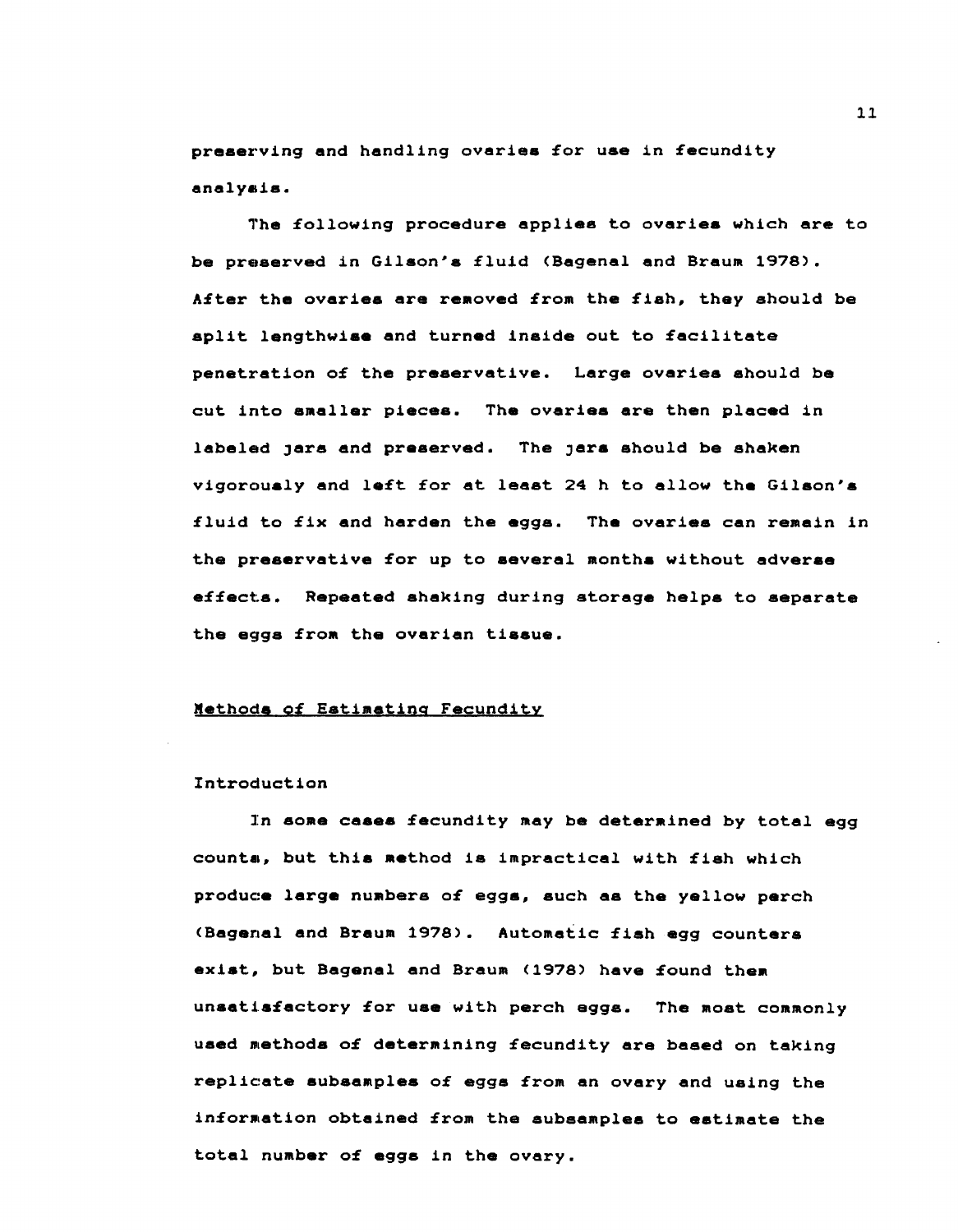## Gravimetric Subsampling

Estimating £ecundity by gravimetric subsampling involves weighing all the eggs in the ovary and in multiple subaamples, determining the number o£ eggs per unit weight o£ subsample, and then estimating the number o£ eggs in the entire ovary based on the number o£ eggs per unit weight. Total £ecundity equals the weight o£ all the eggs in the ovary times the mean number o£ eggs in the subsamples, divided by the mean weight o£ the eggs in the subsamples (Treasurer 1981).

Eggs may be subsampled gravimetrically either wet or dry. The wet method has the advantage that after the subsamples have been weighed and preserved, the rest of the ovary may be discarded. This ia desirable i£ one is working with fish that have large ovaries, and storage of the whole preserved ovaries is a problem. The dry method, however, has the advantage that the eggs are easier to store, and may give more consistent and accurate results than the wet aethod (Bagenal and Braum 1978). 1£ storage o£ the whole ovaries does not present a problem, the dry method is probably the better choice.

Bagenal and Braum (1978) describe a dry method which is often referred to as Simpson's method. The preserved and washed eggs are poured into a filter paper in a funnel. When the liquid has drained off, the filter paper and eggs are spread on blotting paper to remove excess liquid. After remaining on the blotting paper about 20 minutes, the eggs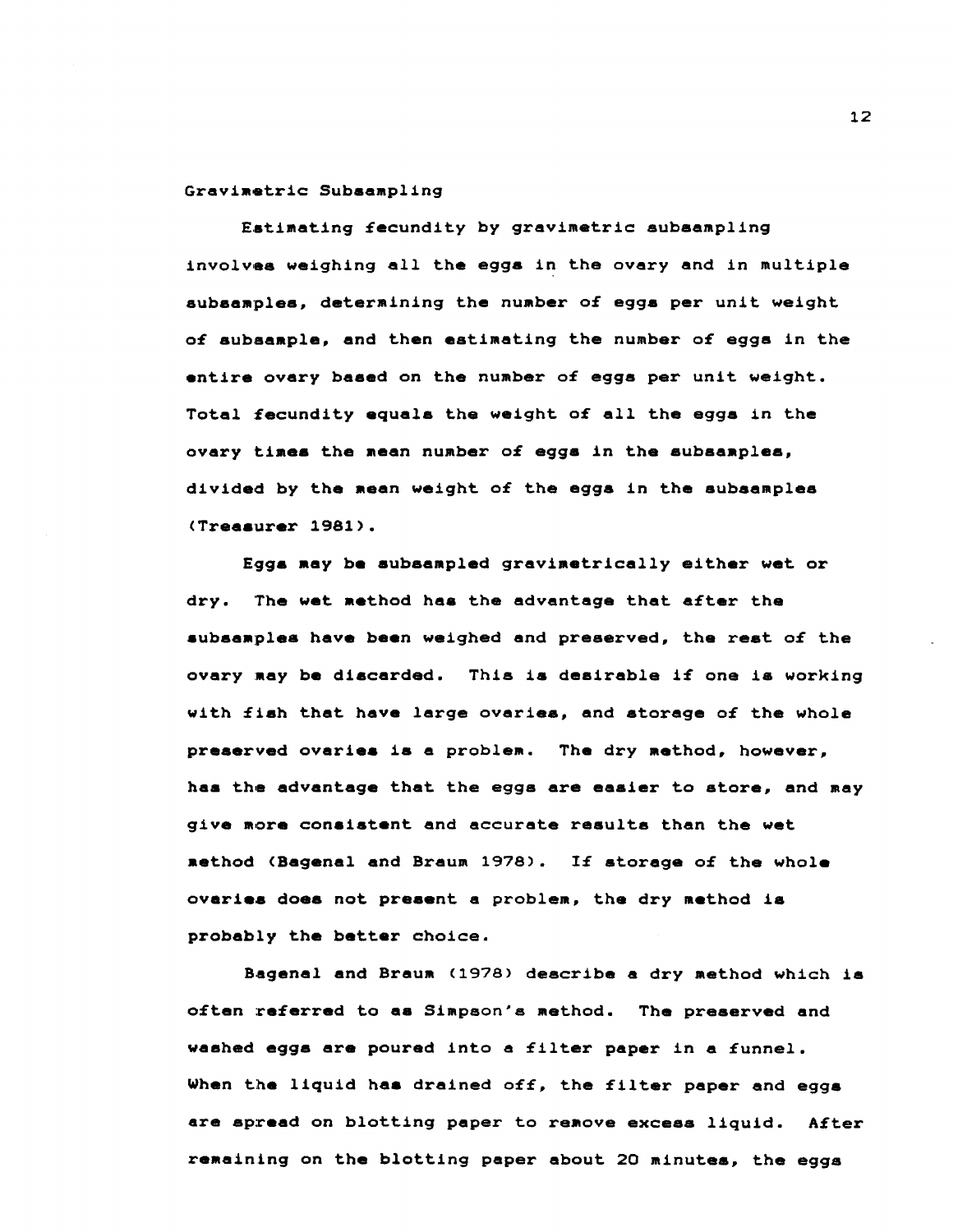are spread on a tray consisting of filter paper aheets with their edges turned up. As the eggs air dry, they are periodically Moved about to prevent clumps from forming. When the eggs are dry enough to be moved without raising the surface of the filter paper, they may be stored in specimen tubes. The fecundity estimate is based on the mean number of eggs per unit weight of two or more random subsamples and the total dry weight of the eggs in the ovary.

Bagenal and Braum (1978) emphasize that certain procedures must be £ollowed to insure the accuracy of the method just described. When working with small eggs, a balance weighing to 0.1 mg is necessary. The moisture content of the eggs must be equilibrated with the air of the room where the counting and weighing is done. The subsaaple. should contain 200 to 500 eggs, and the eggs should be randomly mixed before subsampling.

### Volumetric Subaampling

Another aubsaapling technique is the volumetric method (Bagenal and Braum 1978). It entaila measuring the total volume of eggs in the ovary, then taking multiple subsamples. The estimate of the total number of eggs in the ovary ia based on counts of the eggs in the subsamplea. The average number of egg8 per unit volume of subsample is multiplied by the total volume of the ovary to yield an estimate of the total number of eggs in the ovary. Wet eggs are usually used in volumetric subsampling.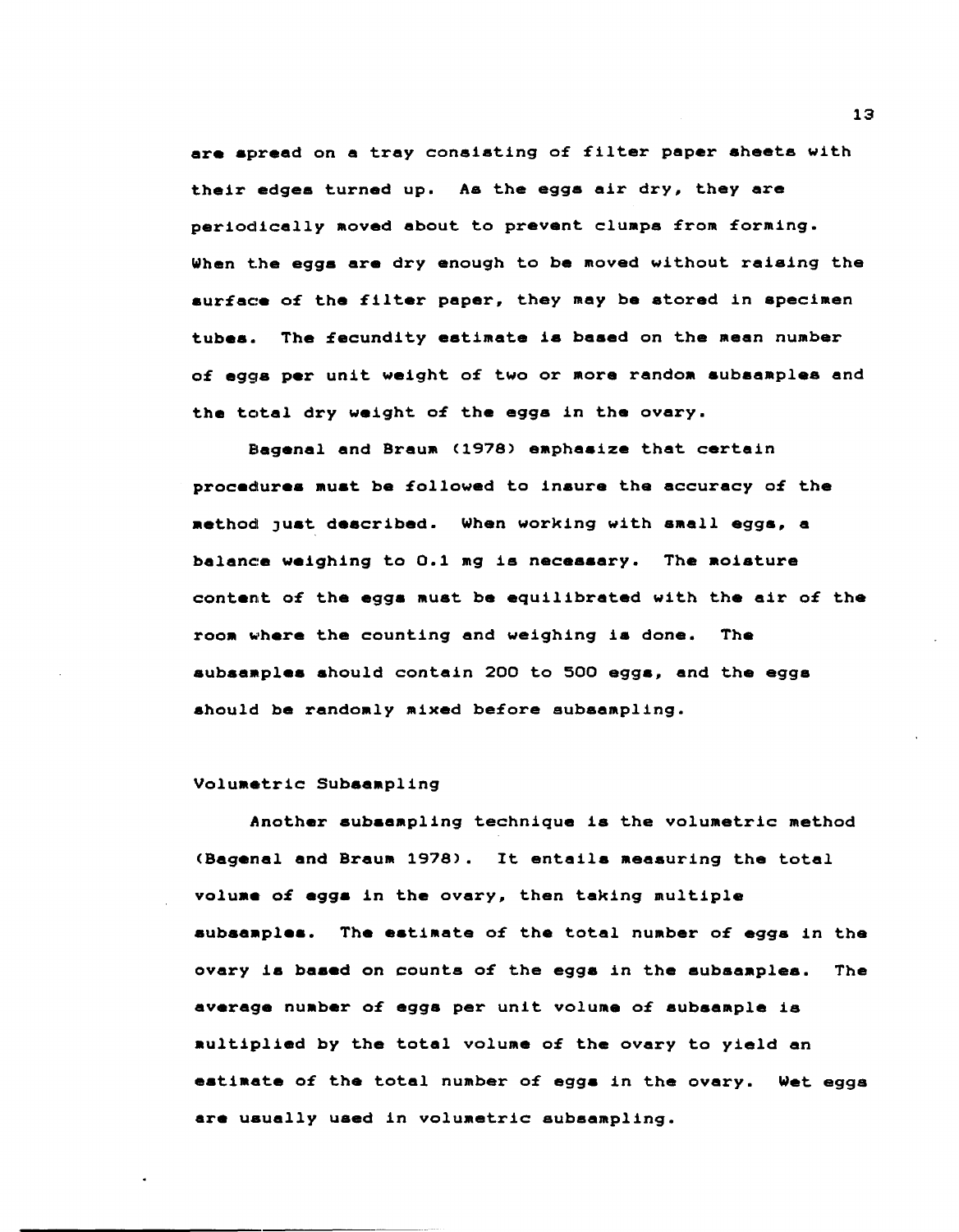Bagenal and Braum (1978) report that a Stempel pipette, originally designed for subsampling marine plankton, has been used to take volumetric subsamples of fish eggs, but haa been £ound to be ine££ective. An alternative method involves thoroughly mixing the eggs with water in a suitable container, then quickly taking an aliquot subsample.

Yet another method of volumetric subsampling has been used. The cleaned eggs are poured into a tall measuring cylinder o£ water, allowed to settle, and the total volume o£ the ovary is noted. In order to obtain repreaentative subsamples, care must be taken that the eggs do not stratify according to size and sinking rates. Therefore, after the total volume o£ eggs is noted, all but a small quantity o£ the water is removed and the eggs are ahaken and stirred. A speci£1c volume o£ egg8 is then removed and counted (Bagenal and Braum 1978).

### Sphere Volume Method

Gravimetric and volumetric subsampling techniques are the ones most often used for determining fish fecundity. However, Kucera and Kennedy (1977) have devised a third aubaampling technique in which the £ecundity estimate ia based on the mean volume o£ individual eggs. This technique requires the assumption that the eggs are approximately spherical. /

Each ovary is weighed freah to  $\pm$  1 mg. Then ten egg diameters per ovary are measured to the neareat 0.1 *mm*  with an ocular micrometer. The mean egg volume is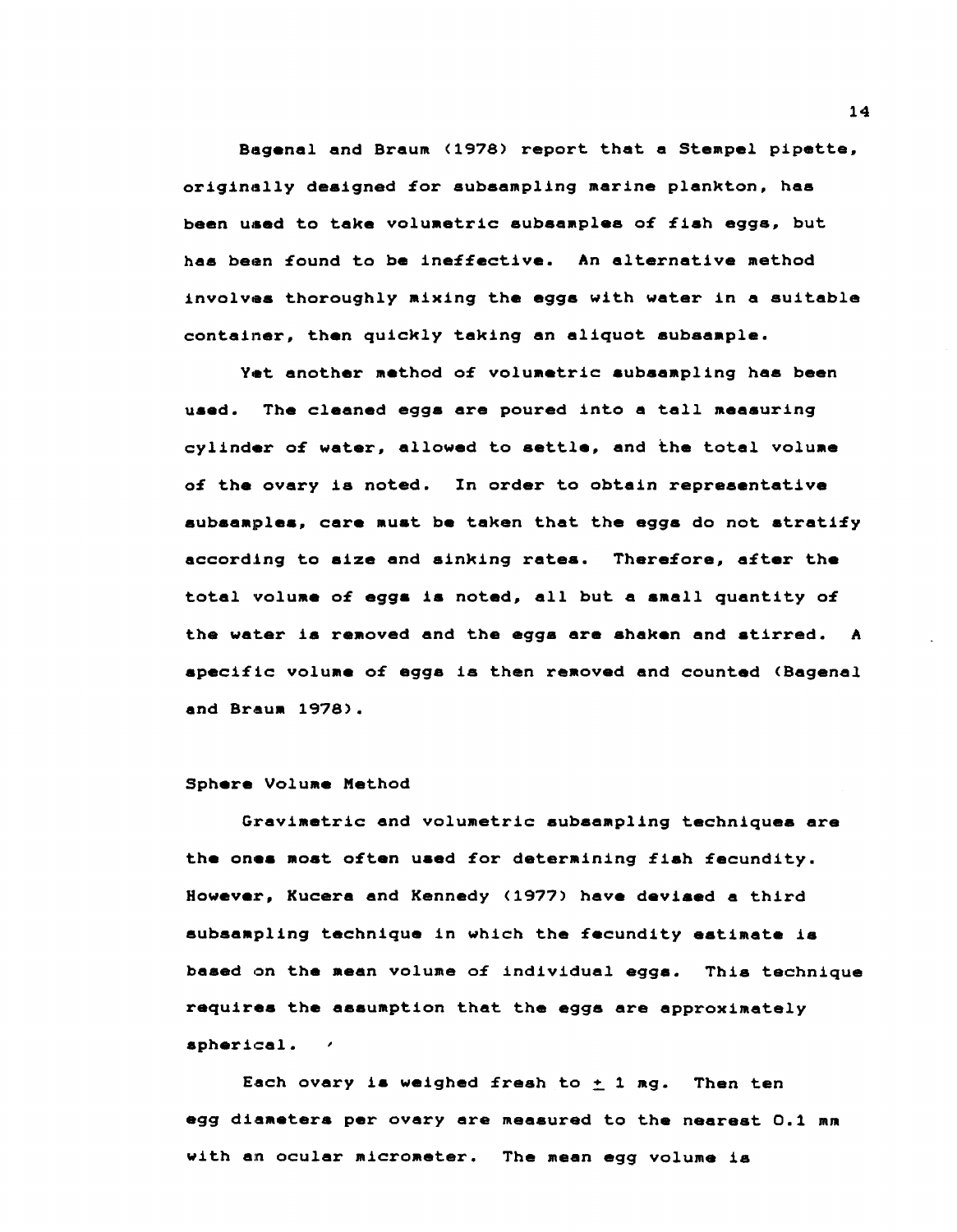calculated from the mean egg diameter by the equation

## $V = (4\pi r^3)/3$

where r equals the mean egg radius and  $V$  equals the mean egg volume. Fecundity is determined by dividing the total ovary weight by the mean egg volume. Thia requires the assuMptions that the eggs have a specific gravity of 1.0, and that the eggs are of uniform size throughout the ovary.

The main advantage of the sphere volume method over the gravimetric and volumetric methods is the rapidity of data collection, which allows fecundity estimates to be based on larger samples of fish than possible with other methods. The sphere volume method is reported to take less than 10 percent of the time required for the gravimetric method, which is the next fastest (Kucera and Kennedy 1977).

# Counting Eggs In Subsamples

All the methods of determining fecundity which have been described require counting individual eggs in subsamples. This process is usually completed manually. Dodgahun (1980) outlines a method of counting eggs which would seem to improve the ease and accuracy of the counting. He counted eggs with an electrically operated .echanical-digital microbiological colony counter. Each time a fine-tipped marking pen in a microswitch holder was pressed to a solid surface, a number was displayed sequentially on a digital display unit.

The eggs in each subsample were embedded in liquid agar in a petri dish. After the agar solidified, the eggs were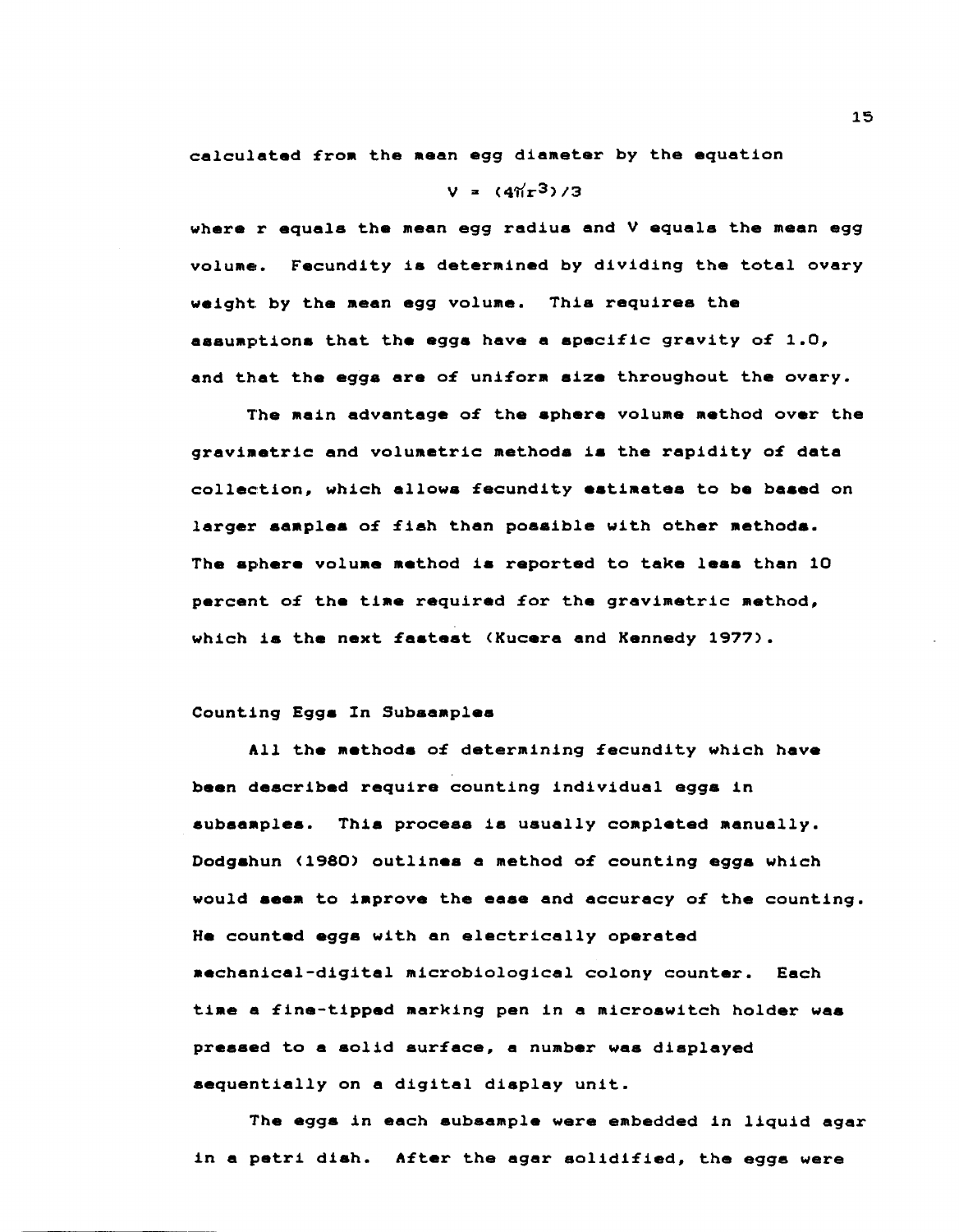counted by being "marked off" on the undersurface of the petri dish with the microswitch pen.

Dodgahun claims two main advantages of this technique over simple manual counting. One is that it is easy to keep track of which eggs have been counted, since all are "marked off" as counting progresses. The other is that petri dishes of embedded eggs may be prepared and then stored under refrigeration for several weeks until time permits their counting.

Relative Accuracies of the Subsampling Techniques

Although all three of the major subsampling techniques just reviewed have their merits, their respective accuracies seem to vary. Unfortunately, few workers have compared the relative accuracies of the different methods.

Wolfert (1969) compared volumetric (displacement) and wet gravimetric estimates on the basis of the results of analysis of five walleye ovaries. Error of the estimates was determined by comparing the estimates to total counts of the same ovaries. The gravimetric method was by far the most accurate. The mean error was +0.9%, with a range of  $-1.3x$  to  $+2.8x$ . In contrast, the error of the volumetric estimates ranged from -15.0 to +4.7%. Ovary samples used in the estimates ranged from 2.5% to 11.8% (mean 4.6%) of the total ovary weight.

Treasurer (1981) found that in his estimates of the fecundity of Eurasian perch (Perca fluviatilia), the volumetric method aeemed to underestimate the number of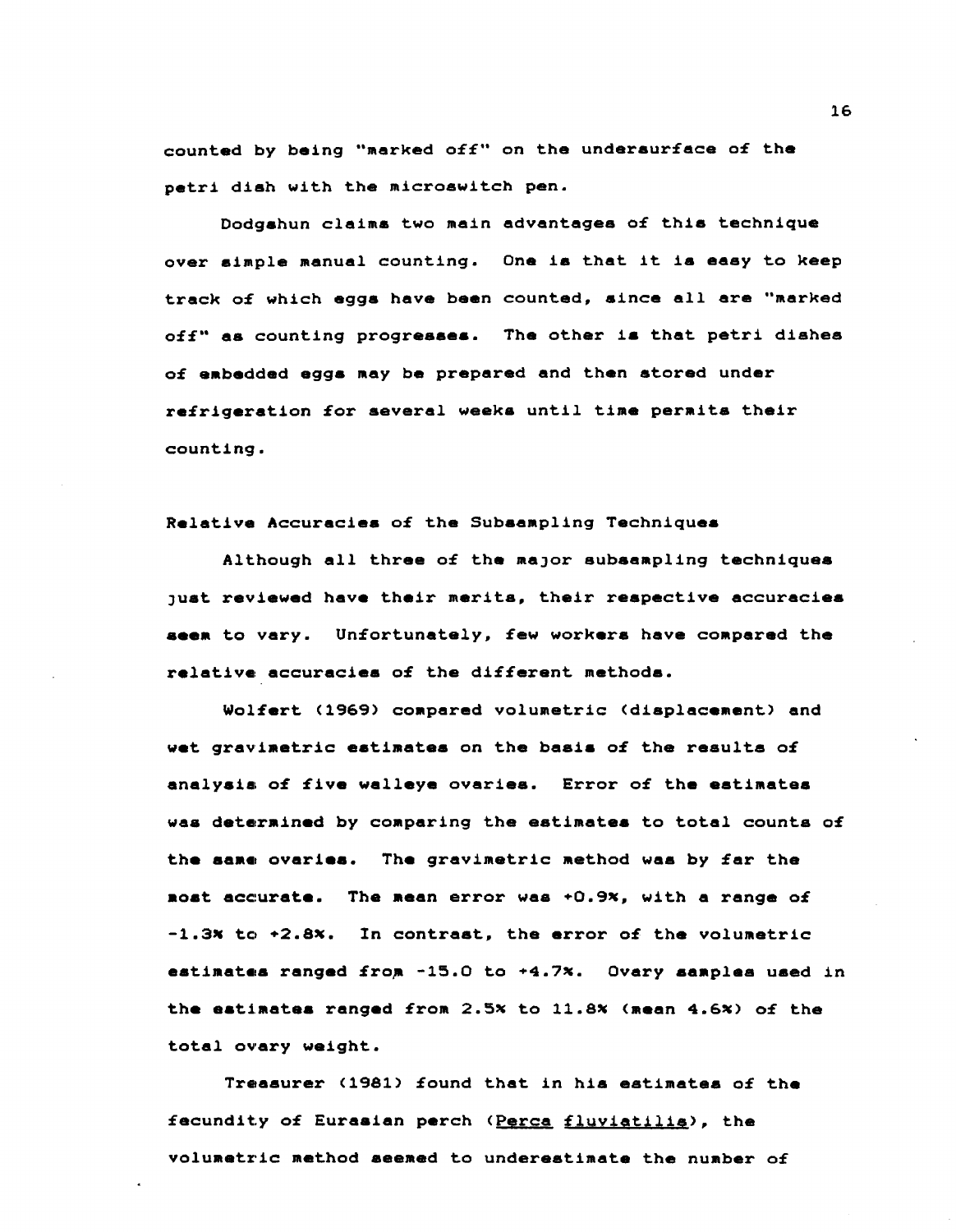eggs. This is consistent with the large error toward the negative side reported by Wolfert for his volumetric method. The particular volumetric technique Treasurer used incorporated a Stempel pipette and apparently involved mixing the eggs with water, then taking a subsample. Treasurer believed the underestimates were due to unrepresentative subsamples resulting from rapid sinking of the eggs. The method in which the eggs are allowed to settle before subsamples are taken avoids the problem of rapid sinking of the eggs. According to Bagenal and Braum (1978), it has been reported that in trials of this method with three different apecies, "the mean deviation from the average number of eggs in 20 replicates varied from 3.8 to 4.5 percent."

Kucera and Kennedy (1977) compared mean fecundities determined by gravimetric and sphere volume methods. In an analysis of variance, they found no significant differences between the two techniques.

### Statistical Analysis of Fecundity Data

According to Bagenal and Braum (1978), the statistical analysis of fecundity data should be carried out on a linear regression model because the linear relationship allows standard statistical techniques to be used and also stabilizes the variance related to fish size. Linear models do have a disadvantage, however: the antilogarithm of a fecundity estimate derived from a logarithmic equation will always tend to give an underestimate. Correction factors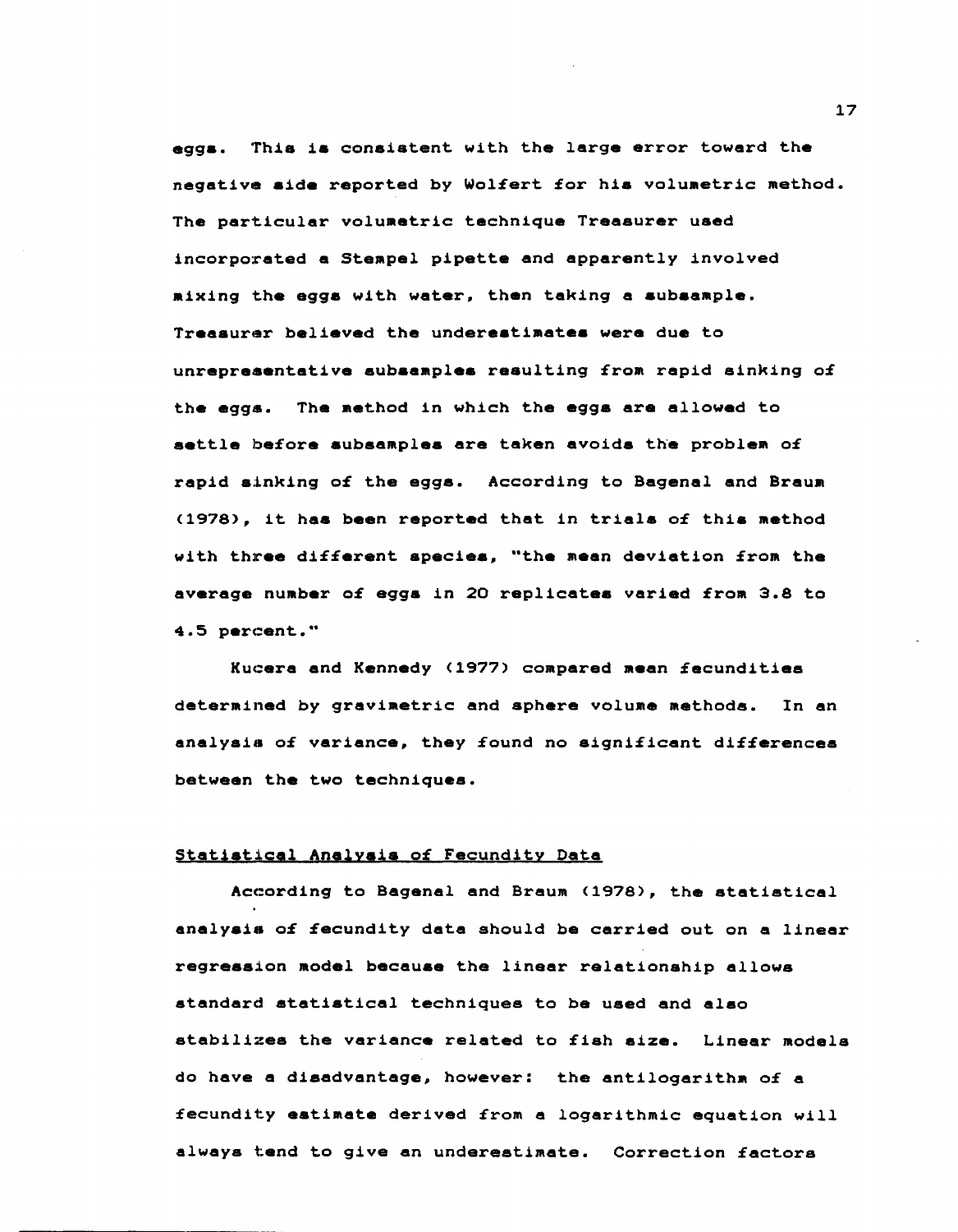have been used to compensate for this fact (Bagenal and Braum 1978).

## Regression Models of Fecundity

Previously reported regression models of yellow perch fecundity have most commonly related fecundity to length, body weight, and age. Of the three predictors of fecundity, Brazo et al. (1975) found age to be the least reliable. Variation in fecundity within age classes is large, and much overlap in fecundity occurs among different age classes (Sheri and Power 1969; Brazo et al. 1975). Any potential effects of age on fecundity may be masked by the large degree of variability. Although the relationship of £ecund1ty to age may be required in the preparation of life tables, it is unnecessary to obtain this directly. Instead, the mean fecundity for each age may be calculated from the aean length for each age group and the fecundity-length relation (Bagenal 1978).

According to Bagenal (1978), a large number of workers have concluded that the relationship between fecundity and length is of the form:

# $F = aLb$

where:  $F = fecundity$ ,  $L = length$ , and a and b are a constant and an exponent derived £rom the data. A linear aodel may be produced from the original equation by a logarithmic transformation. This model haa the form:

## *log* F = *log* a ~ b log L

where the coefficients are the same as those defined for the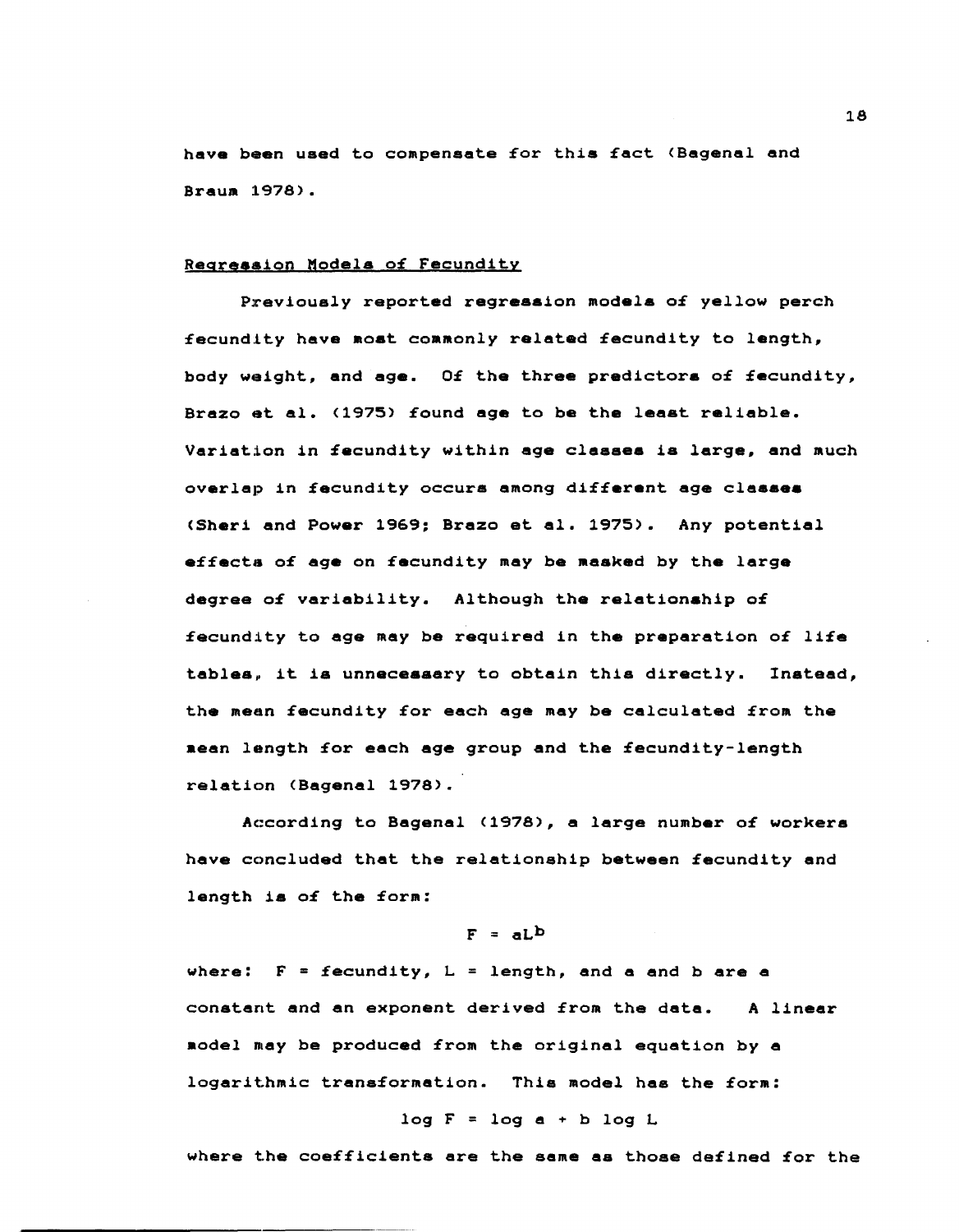original equation.

Bagenal (1978) also discusses the correlation of fecundity to body weight. He statea that correlationa of fecundity to weight have ahown very little advantage over fecundity-length correlationa when adequately analyzed. He alao bringa out two inherent problema with correlating fecundity and weight. For one, the somatic weight commonly changes significantly aa spawning approachea. Secondly, if the total body weight (somatic weight  $*$  gonad weight) is used, this may introduce a misleading high correlation since a more fecund fish will naturally have a greater gonad weight than one which is less fecund.

From the discussion of the disadvantages of attempting to correlate fecundity with weight and age, it is apparent that the relationship of fecundity to length is generally the most useful.

When comparing regression models of fecundity among different samples of fish, it is extremely important to limit the comparisons to those which are generated from fish of the aame size. Regression equations may be diatinctly influenced by variations in size composition (Sztramko and Teleki 1977).

## Reported Yellow Perch Fecundity Estimates

The fecundity of yellow perch ranges from about 3,000 to 160,000 eggs (Table 1). Since the fecundity of fish is generally roughly proportional to the cube of the body length (Bagenal 1978), small increasea in length typically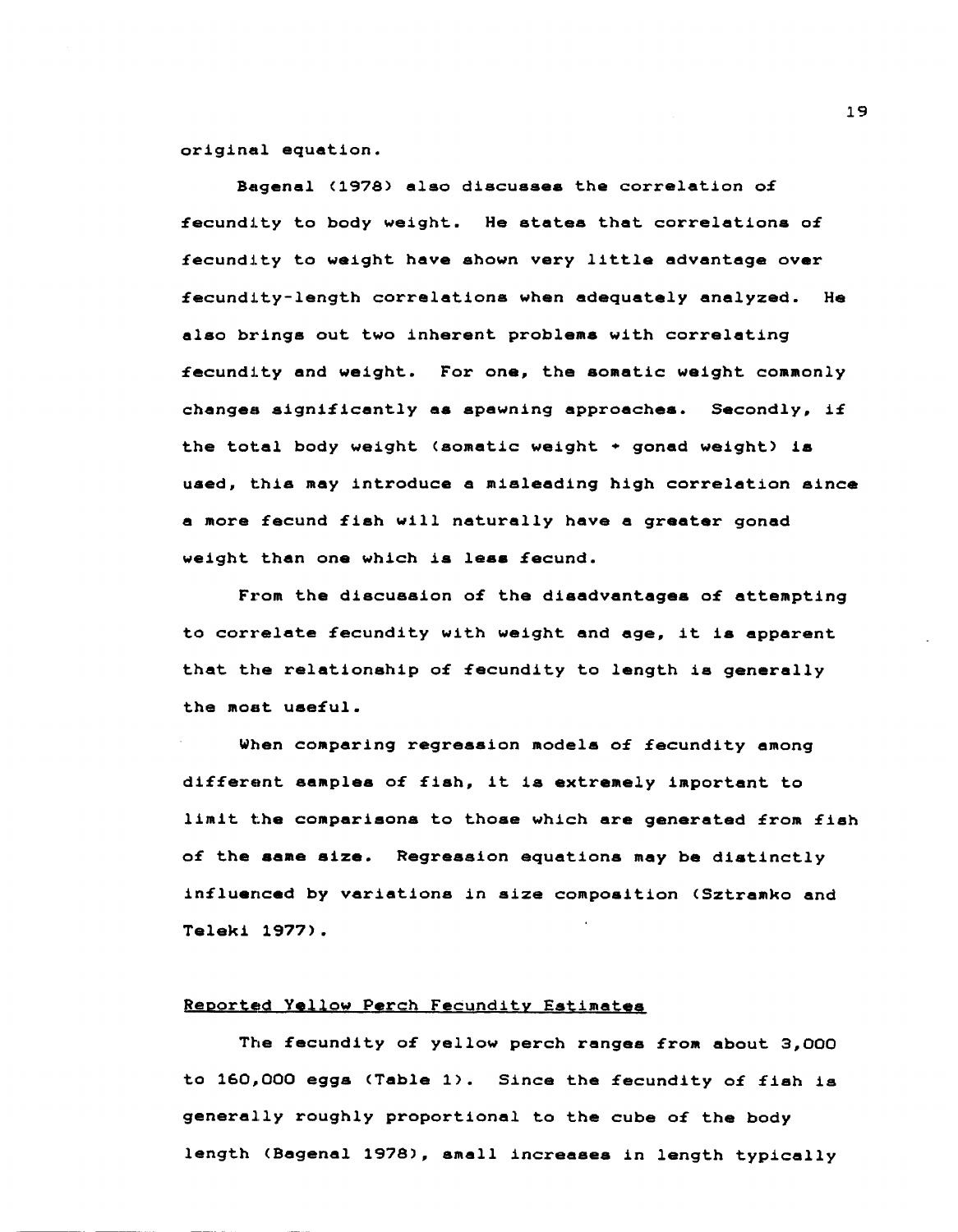|                           |                 | Body Body              |                          |                      |
|---------------------------|-----------------|------------------------|--------------------------|----------------------|
|                           |                 | Length Weight          |                          | Auth-                |
| Locality                  |                 |                        | (mm) (g) Fecundity ority |                      |
| Minnesota lakes           | $- - -$         | $\sim$ $\sim$ $\sim$   | 10,000-46,000            | $\mathbf{1}$         |
| Severn R., Md. 170-360 -- | (TL)            |                        | 4,600-109,000            | $\overline{2}$       |
| Lake Ontario              | (FL)            | $135 - 257$ $27 - 308$ | $3,035 - 61,465$         | Э                    |
| Patuxent R., Md.          | (FL)            | $174 - 290$ 65-411     | 5,266-75,715             | $\blacktriangleleft$ |
| Lake Michigan             | 190-354<br>(TL) | 82-678                 | 10,654-157,594           | 5                    |
| Lake Erie                 | (FL)            | 156-353 96-866         | 12,641-135,848           | 6                    |
| Lake Michigan             | (TL)            | 174-355 78-760         | 9,300-136,000            | 7                    |

 $\ddot{\phantom{a}}$ 

2. Muncy 1962<br>3. Sheri and Power 1969

4. Tsai and Gibson 1971

5. Brazo et al. 1975

6. Sztramko and Teleki 1977

7. Wells and Jorgenson 1983

20

 $\ddot{\phantom{a}}$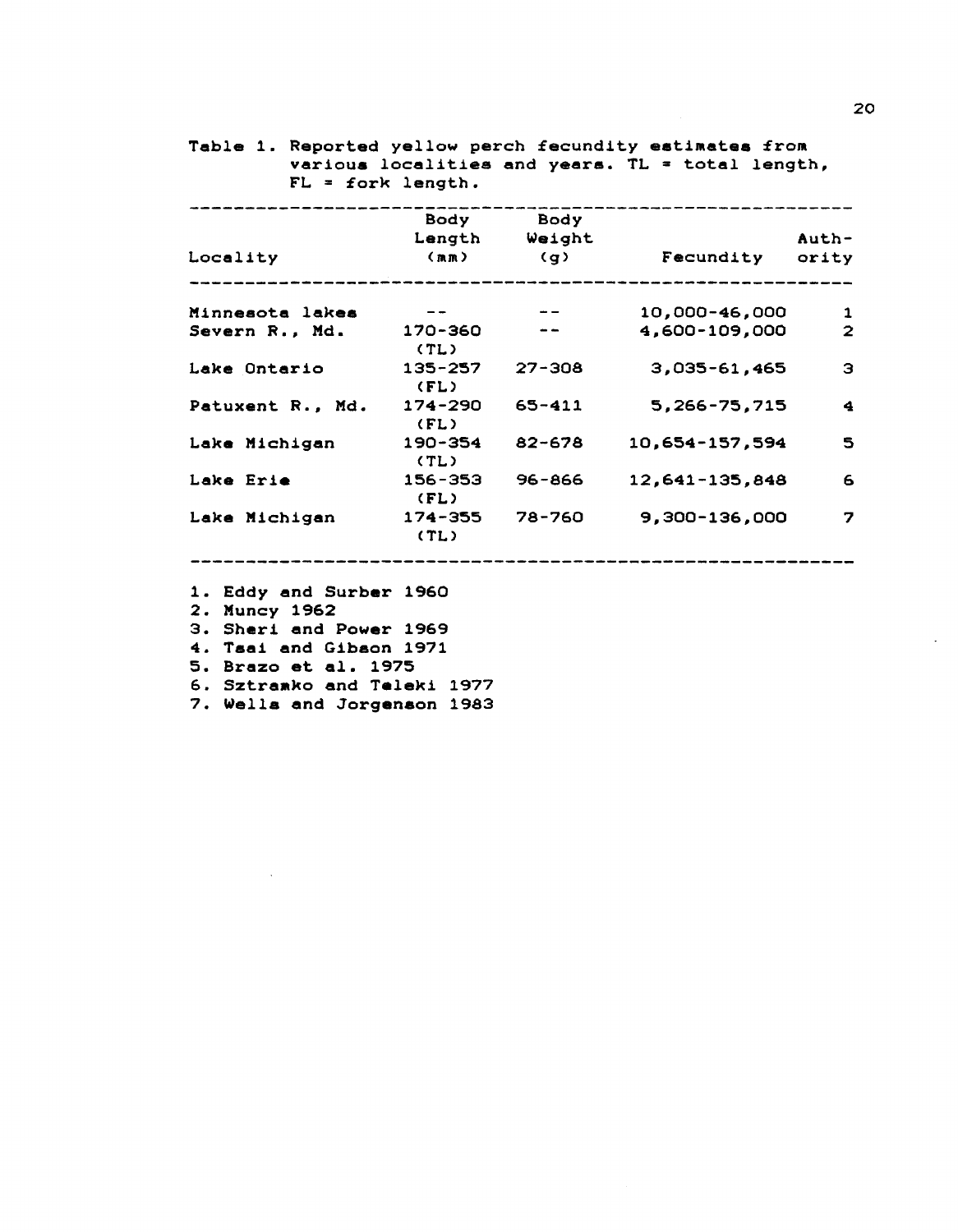yield a large increase in fecundity. In other words, fecundity is highly influenced by the size  $($  = length) of the fish.

Fecundity estimates have been obtained for Lake Michigan yellow perch in two separate studiea. Brazo et al. (1975), £or £ish collected near Saugatuck, Michigan in 1972, reported a range o£ 10,654 eggs for an age II fish (190 mm total length; 82 g) to 157,594 £or an age VI fish (354 mm total length; 678 g). Wells and Jorgenson (1983), for fish collected in a number o£ locations in southern Lake Michigan in 1972 and 1979, £ound a range from 9,300 eggs for a fish 174 mm total length (weight 78 g) to 136,000 eggs for a 355 mm £ish (weight 760 g).

# Factors In£luencing Fecundity

Speci£ic £ecundity and population fecundity may vary £rom year to year, within certain limits (Nikolskii 1969). Two examples illustrate this point. Bagenal (1978) has found "considerable and statistically highly significant annual changes in absolute, relative, and population £ecundity" of various European freshwater and saltwater fishes. Healey (1978) has demonstrated significant annual variations in fecundity of exploited versus unexploited populations of whitefish (Coregonus clupeaformis) and lake trout (Salvelinus namaycush). Of course, it is also posaible £or £ecundity to remain stable £rom year to year.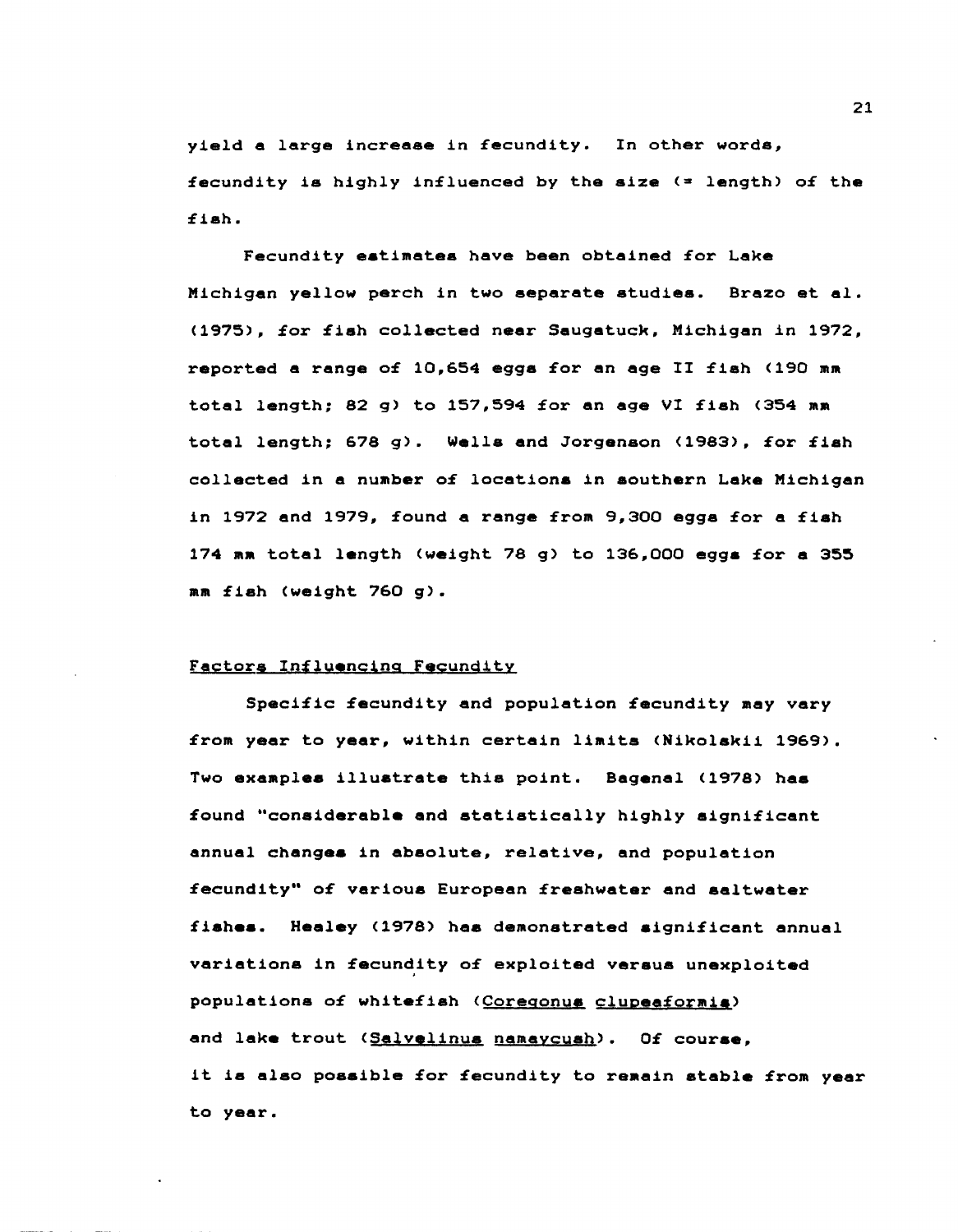Bagenal (1978) found that above average fecundity appeared to be aaaociated with low population density and vice veraa, suggesting a density-dependent regulating aechanism. In addition to density, fluctuations in fecundity have been related to temperature, food supply, stress, and various combinations of stimuli (Sztramko and Teleki 1977). Volodin (1979) goes so far as to consider fecundity an index of environmental quality. Variations in fecundity have also been granted considerable significance by Nikolskii (1969), who states that variation in fecundity is "one of the basic means of adJusting the rate of reproduction to changing conditions."

According to Nikolskii (1969), two distinct periods clearly influence fecundity. The first is when the general level of fecundity of the individual is determined as the. germinal epithelium is laid down during the firat year of life. The second is the growing aeason preceding spawning when the food supply, and presumably other environmental factors, have a pronounced effect. Nikolskii atates:

The control during the second period is exerted via the formation of new oocytes and by delay or (for good food supply) by delay or (for good food supply)<br>acceleration of the transition from the phase of little growth to that of vacuolization and accuaulation of yolk.

In addition, fecundity may be decreased by atrophy of the oocytes at all developmental stages (i.e., an increase in the proportion of atretic eggs). The degeneration of eggs is intensified by insufficient food and has been documented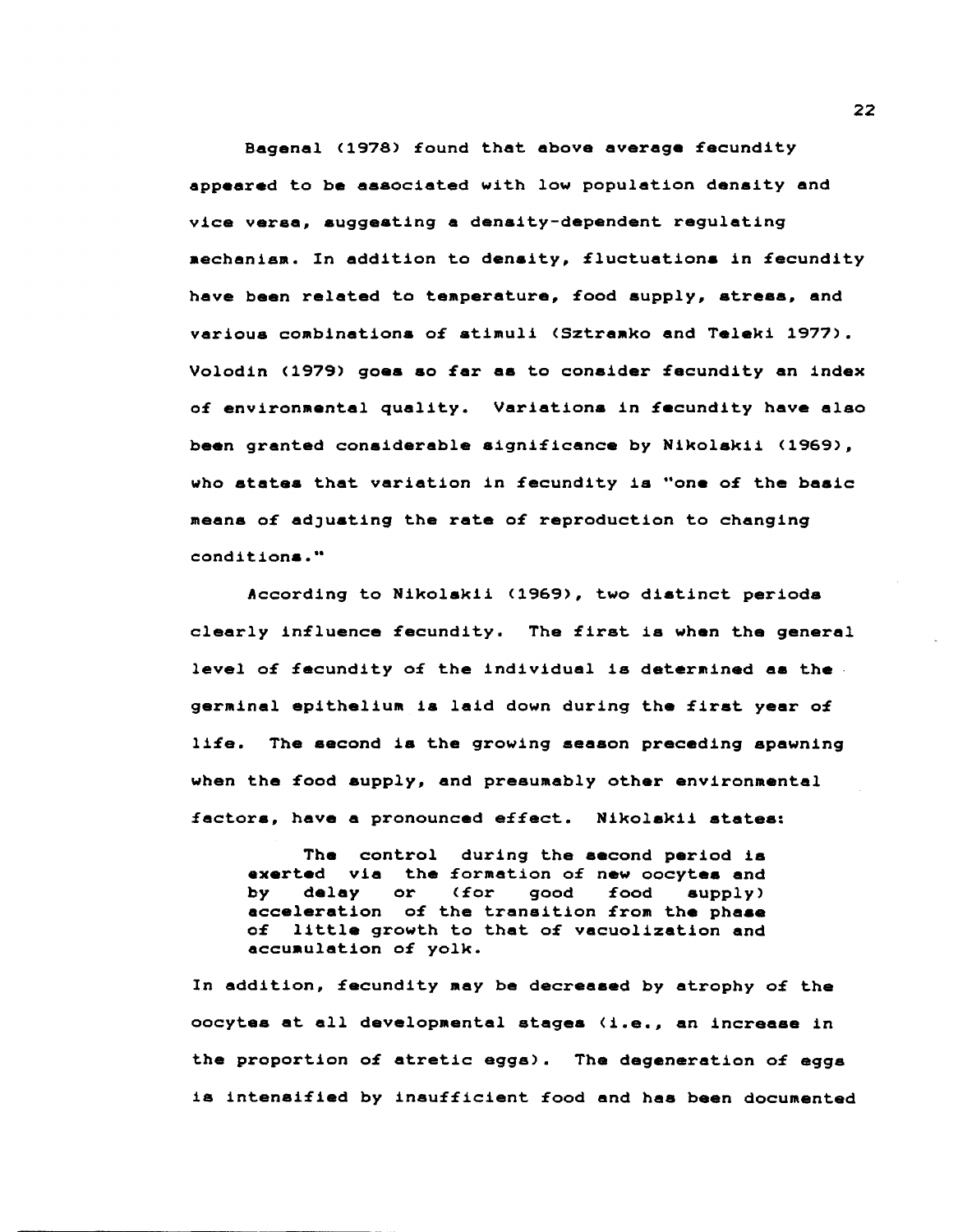both experimentally and under natural conditions (Nikolskii 1969).

## Fecundity and Year-Class Strength

Annual variations in year-class strength are of considerable interest to fisheries managers. Although knowledge of fecundity may be valuable for a number of reasons discussed earlier, fecundity studies are not likely to provide any particular insight to this topic because variations in fecundity are probably much less important than other factors in determining year-class strength. To cite just one example, the first-year mortality of yellow perch is so high (Ney 1978) that variations in fecundity, within reasonable limits, appear insignificant. It is generally agreed there is little correlation between the number of eggs laid and the number of offspring reaching maturity (Muncy 1962; Nikolskii 1969).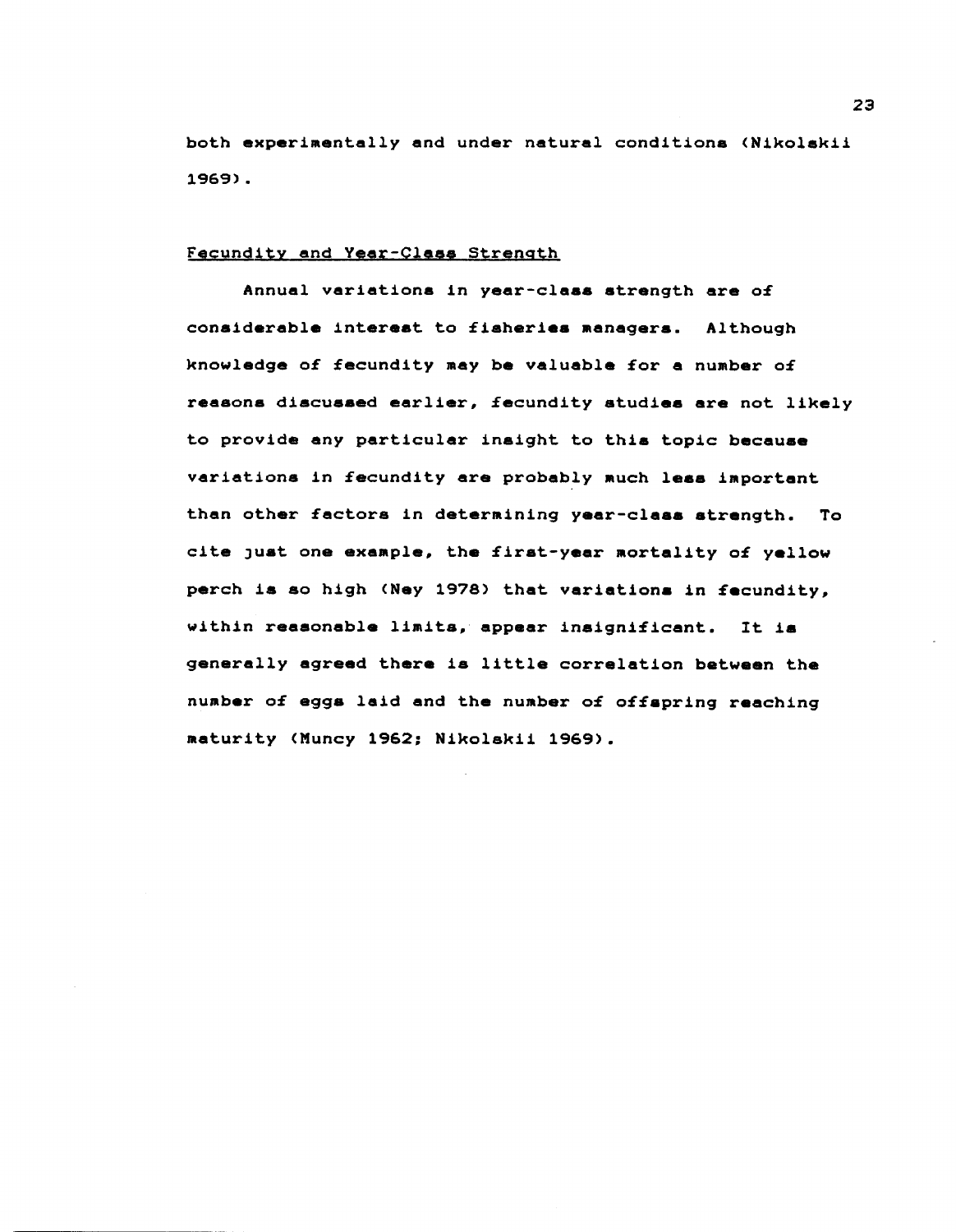# DESCRIPTION OF STUDY AREA

Yellow perch were collected £rom extreme southeastern Lake Michigan near Michigan City, Indiana (Figure 2). The study 8rea was in the same general region as the study areas described in detail by McComish (1981), Gallinat (1987), and McKeag (1987), among others.

# METHODS AND MATERIALS

# Collection and Initial Processing

A total o£ 154 pre-spawning £emale yellow perch were obtained on May 8, 1985 and on May 8, May 27, and June 4, 1986, £rom gillnets set by personnel o£ the Indiana Department o£ Natural Resources (Appendices 1 and 2). At the beginning of processing and data collection for fecundity analysis, the fish were very fresh and in many cases still alive.

Each fish was first lightly damp dried with paper towels, then weighed to the nearest  $0.1$  g on a Mettler P1200 balance. The maximum total length (Nielsen and Johnson 1983) was measured to the nearest millimeter on a standard measuring board, and a scale sample was taken £or use in age determination.

The point o£ a sharp scissors was inserted into the body cavity ventrally Just posterior to the pelvic £ins and an incision was made posteriorly to the vent while keeping the inside point o£ the scissors angled outward to avoid damaging the ovary. From the most anterior part of the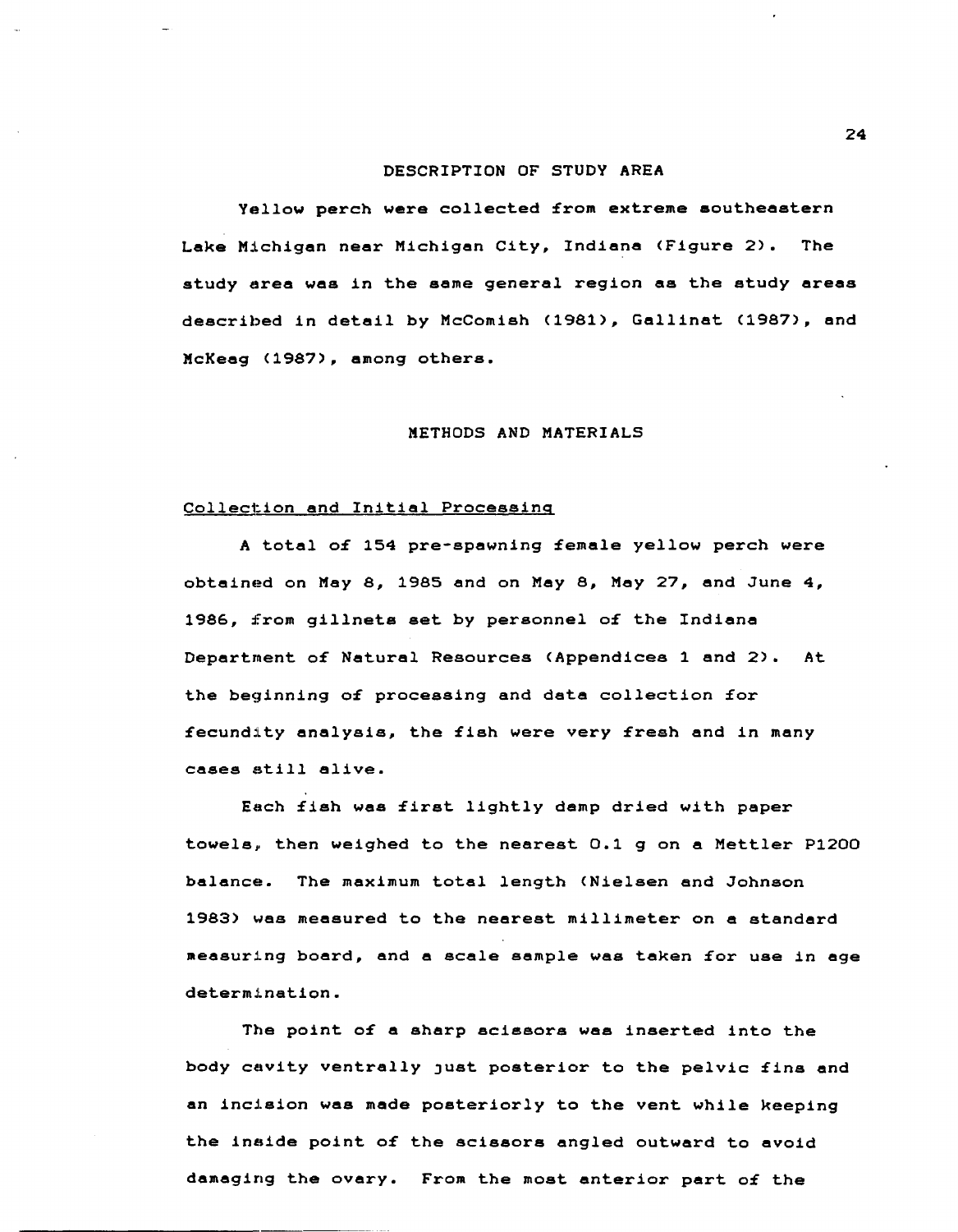

 $\hat{\boldsymbol{\beta}}$ 

Ŷ,

 $\ddot{\phantom{0}}$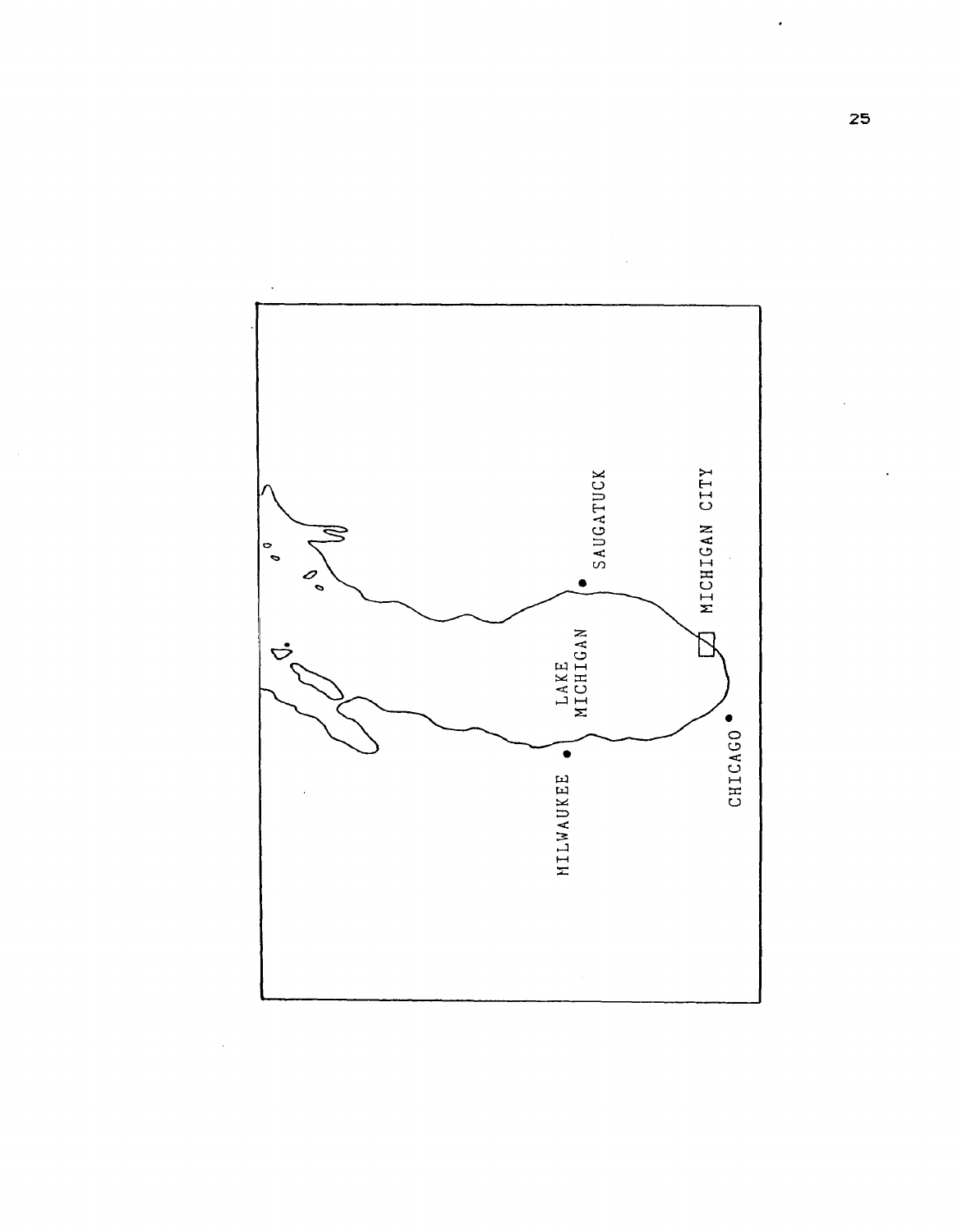ventral incision, another incision was made up the left side of the fish to the dorsal extremity of the body cavity. The resulting flap was then bent back and the ovary carefully lifted and cut free from the fish. Each ovary was then weighed to the nearest 0.1 g on the Mettler P1200.

After weighing, the ovarian wall was carefully slit longitudinally with the acissors (taking care not to damage the eggs) and the ovary was turned "inside out," then preserved in modified Gilson's fluid in a labeled museum jar (either 90 mL or 120 mL capacity). This procedure is outlined and recommended by Bagenal and Braum (1978).

### Preparation of Ovaries for Analysis

The ovaries were preserved in Gilson's fluid for 7 to 17 Months before further analysis. The ovarian wall was removed from the ovaries collected in 1985 about 2-3 months after collection. This was done by carefully scraping the Main aass of eggs away from the ovarian wall with a scalpel, then removing the few remaining eggs with forceps. The eggs were then placed back in the preservative. It was later decided that removal of the ovarian wall at this stage was unnecessary, and so it was not carried out on the ovaries collected in 1986 •. All ovaries were periodically shaken in their jars during storage to help separate the eggs from each other and the ovarian tissue and to aid in penetration of the preservative.

By the time it became possible to begin preparing for the actual fecundity estimates, the Gilson's fluid and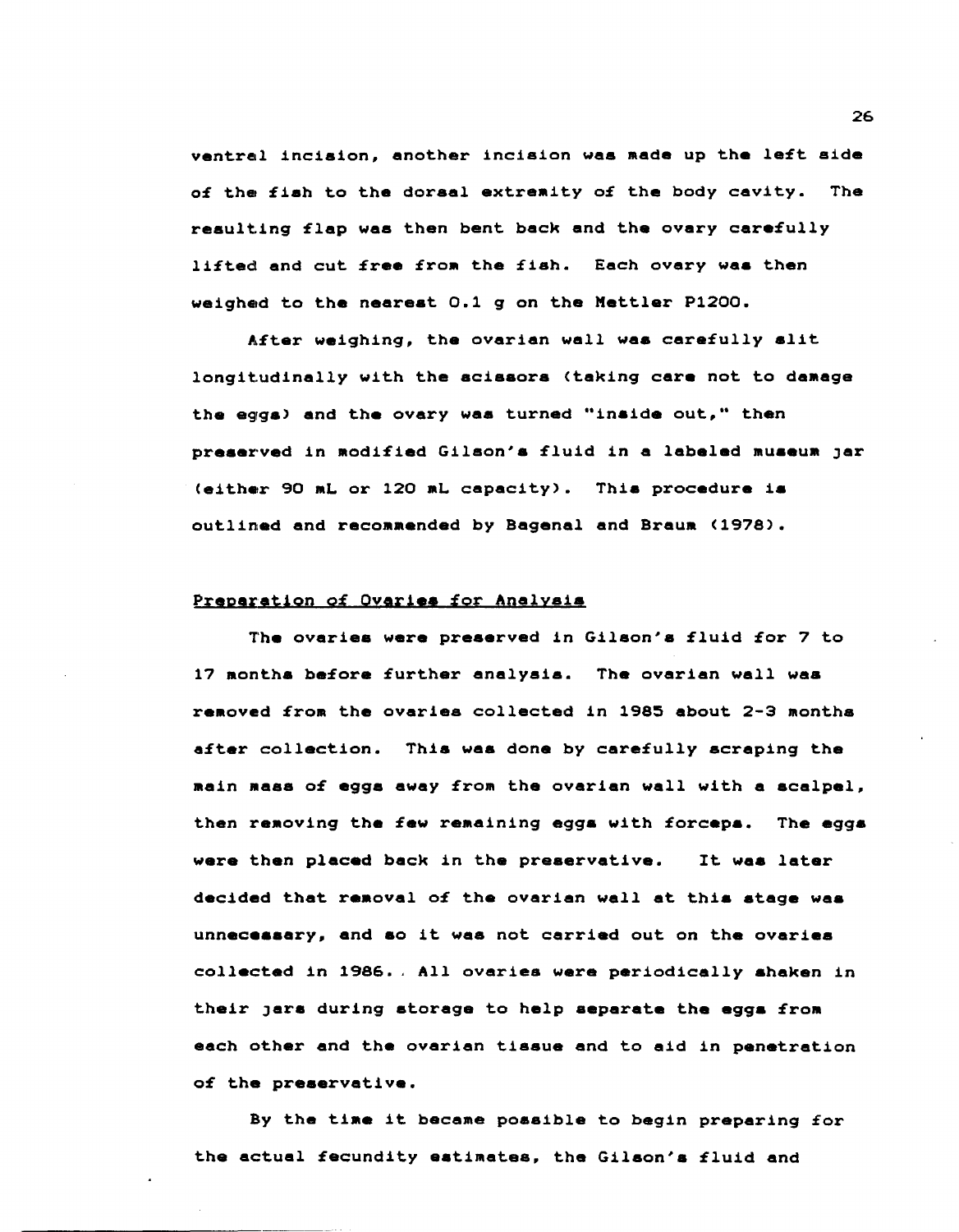periodic shaking had almost completely broken down the

tissue holding the eggs together. The following steps were

taken to separate the eggs from tissue fragments:

1. The Jar containing the ovary was ahaken a final time to break up any remaining clumps of eggs.

2. The Gilson~s fluid waa carefully decanted off into a 250 mL beaker.

3. The cloudy liquid was poured from the beaker into a large glass petri dish. a little at a time. and checked for egga. Any eggs which had been accidentally decanted off were removed with an eyedropper and placed back with the rest of the eggs. The Gilson's fluid was then discarded.

4. The eggs were rinaed in their Jar with diatilled water as follows. The water was vigorously poured into the Jar until it was nearly full, cauaing a swirling of the eggs and tissue fragmenta. The egg8 were allowed to Just aettle to the bottom of the jar. The rinse water containing fragments of ovarian tissue was then quickly decanted off into a 250 mL beaker and checked for eggs as in Step 3, then discarded. This procesa was repeated until the rinse water waa clear and contained only a trace of tissue fragaents. Once the decanted liquid became clear enough for stray eggs to be spotted easily (usually after the aecond rinse), it waa decanted into the petri dish all at once to be checked for stray eggs. An average-sized ovary ususlly required rinsing with about 1000-1500 mL of water. corresponding to 20-30 minutes of effort. Large ovaries required much more water and time. No satisfactory method was found to speed up the process.

5. If the eggs were not to be used immediately in fecundity analysis, they were placed back in Gilson's fluid.

### **Total Counts**

Total egg counts for use in error analyais were conducted on ovaries from three fish of lengths 202. 227, and 242 am (1.0. nuabera 85-39, 85-17, 85-2: Appendix 1). These fiah were chosen both to represent a length range and because they had approximately representative fresh ovary weights for their lengths. Fresh ovary weight waa used **as**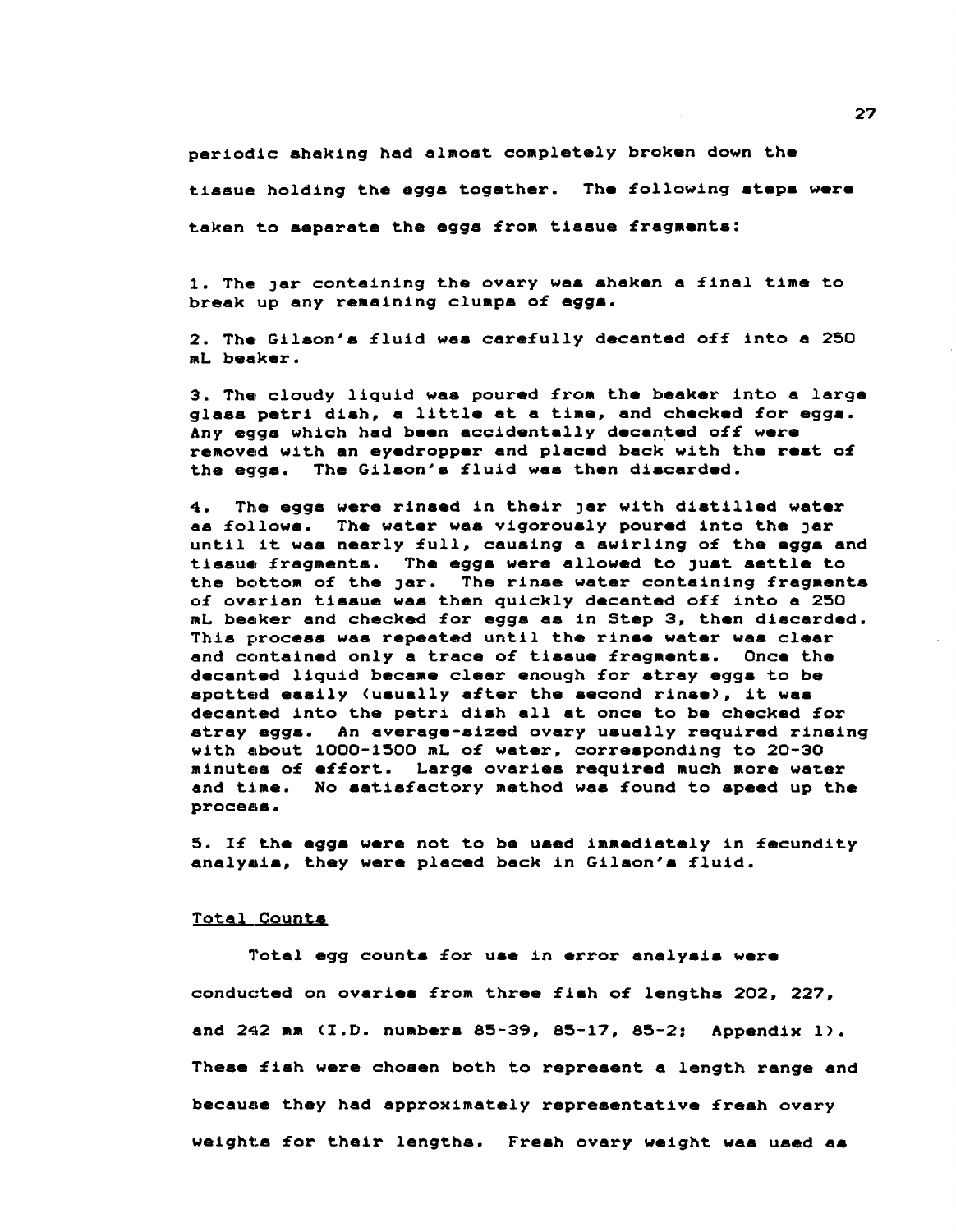the major criterion for selection because it was assumed to be correlated with fecundity, although fecundity is clearly related both to the size of the ovary and the size of the egg. (Nikolskii 1969). Typical ovary weights were determined from a regression model for ovary weight as a function of length, derived from the pooled 1985 and 1986 data. Mean lengths and ovary weights for 10 mm length classes were used in calculating the regression equation. Only 1985 £ish were selected £or total counts because at that time the 1986 ovaries had not yet been rinsed.

Eggs were counted, approximately *200-500* at a time, in a gridded petri dish. A hand-operated digital counter was used to help prevent losing the count. The number of eggs was recorded for each batch; after all batches were counted, the numbers of eqgs in the individual batches were summed to give the total £ecundity. The egga were then placed back 1n their original storage jar with Gilson's fluid, to await £urther analyaia.

# Fecundity Eatimation

In general, both a volumetric and a gravimetric method of fecundity estimation were carried out on each ovary, including the ovariea for which total counts were obtained. There were four exceptions to this rule. For fish 86-38. 86-46, 86-94, and *86-101* (Appendix 2), £ecundity waa estimated volumetrically, but not gravimetrically, due to accidental loss of the samples during the gravimetric analysis. The sample size for gravimetric estimates was thus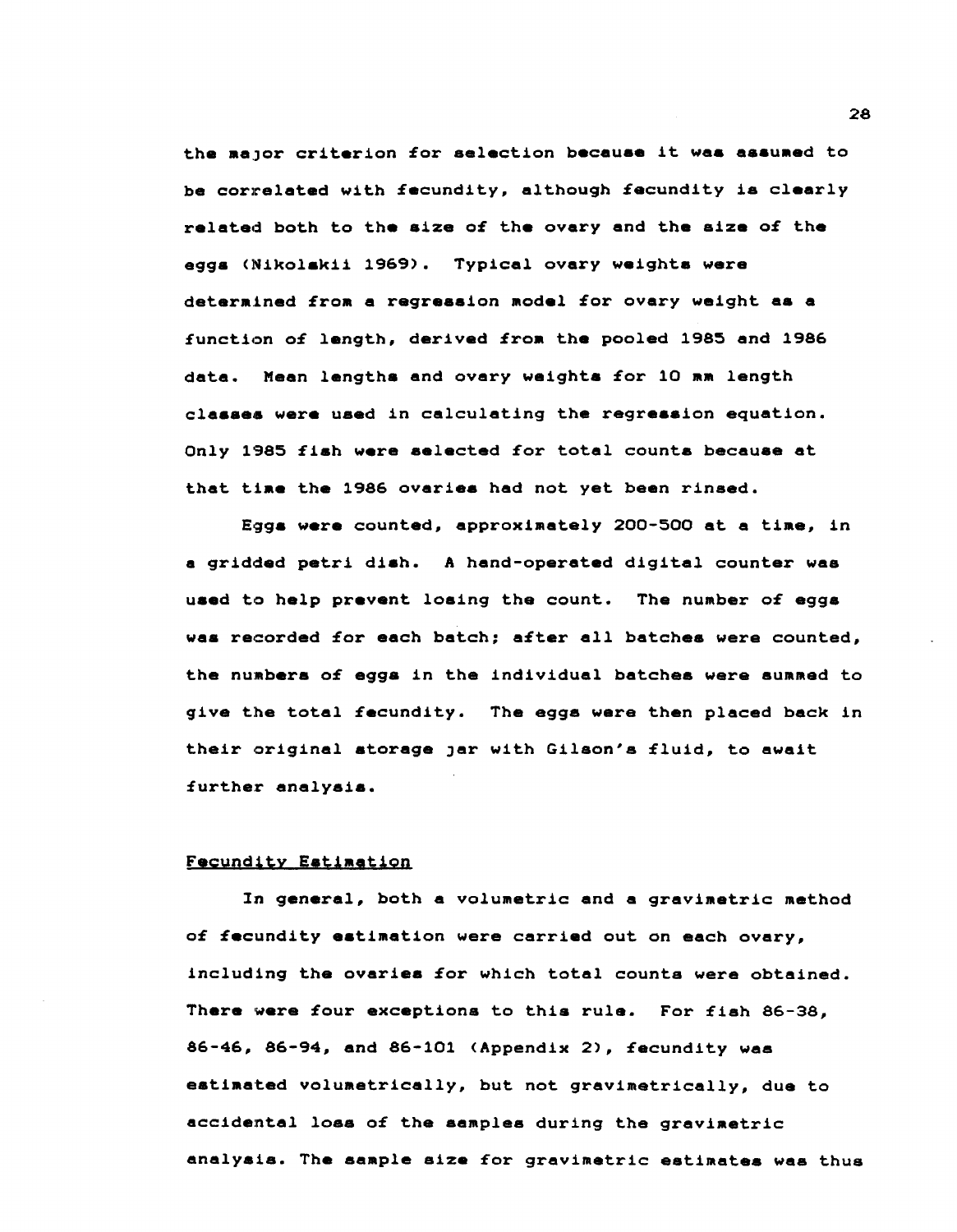amaller by four fish than that for volumetric estimates.

A small volumetric Measuring tube to be used in subsaapling was made as follows. The end was cut off a disposable plastic micropipette tip (100-1000 pL capacity), leaving some taper, but increasing the minimum diameter to approximately 4 mm so that eggs would not Jam in the bottom. The cut end was then heat-sealed. Known volumes of distilled water were transferred to the tube with a Hamilton 705-N microliter syringe, and a fine permanent calibration mark was made on the tube at the meniscue when precisely 0.1 mL had been added. The mark fell within the tapered region of the tube.

After soae initial experimentation, the following procedure was carried out for volumetric and gravimetric data collection on each ovary (Appendicea 3 and 4). As much Gilson's fluid as possible was decanted off the eggs. They were then rinaed with about 250 ML of diatilled water, and transferred (by means of a wide-mouthed eyedropper) to a calibrated Autoclear 15 mL, 16.8 X 119.1 mm conical polycarbonate centrifuge tube having 0.1 mL graduations. Sufficient water was transferred with eggs so they remained submerged. The eggs were allowed to settle for a short time after all were transferred. The tube was then tilted and lightly tapped with the fingers, aa neceaaary, to level off the top of the column of eggs, which formed a smooth boundary analogous to a meniscus. The "egg meniscus" was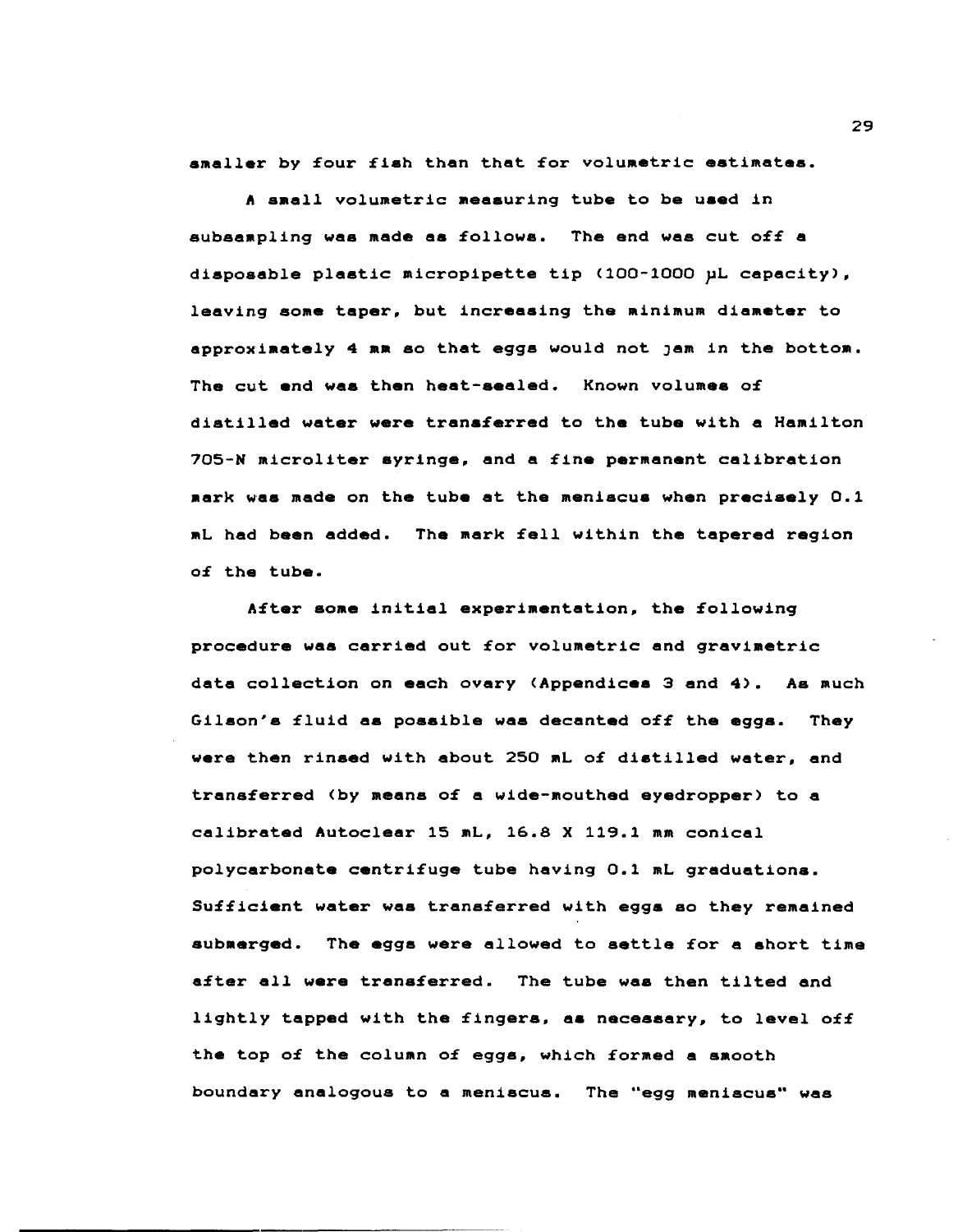then estimated to the neareat 0.05 mL to provide a quantitative approximation of the total volume of eggs.<sup>1</sup> Since the preserved eggs were less than 1 mm in diameter and packed tightly, it is felt this was a reasonable approximation. Eight o£ the ovaries were too large to £it in the tube all at once. so the volume was measured in two separate portions.

Three *0.1* mL subaamplea were then taken £rom each ovary as £ollows. Eggs were removed £rom the top o£ the column in the centri£uge tube with an eyedropper and added to the micropipet-tip subsampling tube up to the *0.1* mL mark. The top sur£ace o£ the eggs was leveled o££ to £acilitate the volume reading by gentle tilting and tapping o£ the tube with the fingers. The eggs were then transferred to a gridded petri dish and counted. After counting, the subsample was placed in an individually labeled Fisher brand 2" X 2" hexagonal plastic weighing diah which had previously been dried in an oven to constant weight. The eggs in the centri£uge tube were then thoroughly mixed by a strong stream o£ water £rom a washbottle, and another subaample was removed, counted, and placed in its own weighing dish. The same procedure (including mixing) was £ollowed £or a third subsample. Each subsample generally contained *200-400* eggs. A£ter the three subsamples were taken, the remainder o£ the eggs were placed in a labeled Fisher brand 3" X 3" X 1" square plastic weighing dish which had previoualy been

<sup>1.</sup> The volumea in Appendix 3 are not always reported in 0.05 mL incrementa: correction £actors have been added in some cases.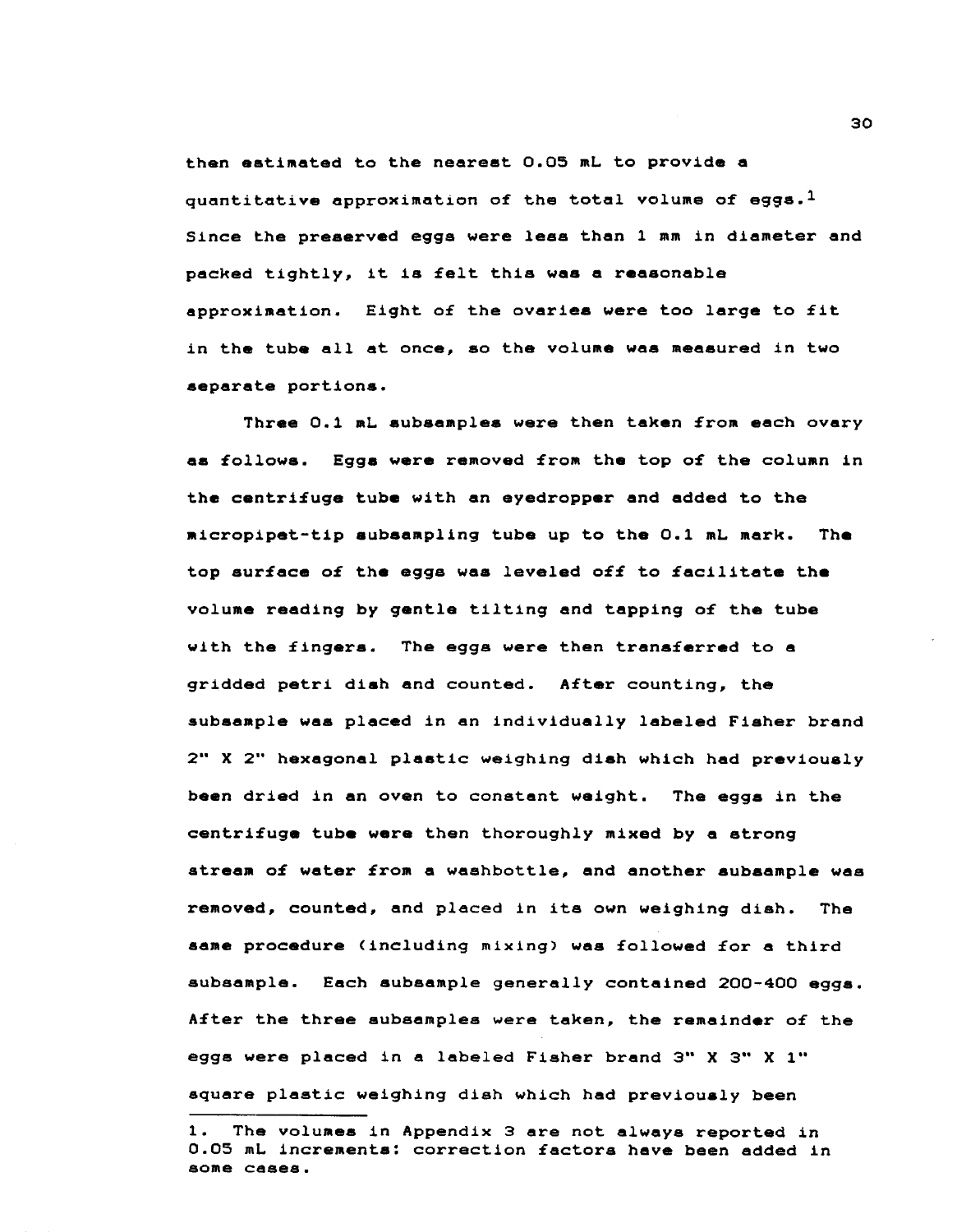oven-dried and weighed £or constant weight.

The weighing dishes containing the eggs then were dried in a Thelco Model 18 drying oven £or 5 days at 60 C. At the end of this time, they were cooled in a dessicator with CaS04 dessicant £or several hours, then weighed to the nearest 0.0001 g on a Mettler Hl0T analytical balance.

Estimated £ecundities were calculated a8 £ollows. In each case, an individual estimate was calculated £rom each subsample, and the mean o£ the three estimates was then calculated and used in subsequent analyses (Appendices 5 and 6). Minitab (TM), a statistical so£tware package in the Ball State University VAX computer system, was utilized in the calculations.

For the volumetric method:

*n/(O.l* mL) = F/V

where:  $n =$  the number of eggs in a particular subsample,  $F =$ fecundity,  $V =$  the total volume of the ovary, and 0.1 mL is the volume of each subsample. Thus:

$$
F = nV/(0.1 mL).
$$

Calculation of fecundity by the gravimetric method was more complex. The total dry weight o£ each ovary was £irst obtained £rom the equation

> $W_{L} = (W_{1} + W_{2} + W_{3} + W_{4})$  -(WS + W6 + W7 + Ws)

Where  $W_t$  = the total dry weight of all the eggs in the ovary and  $W(1-8)$  are the following dry weights:

 $W_1$  = the large plastic weighing dish and its contents (i.e., the eggs not included in the subsamples)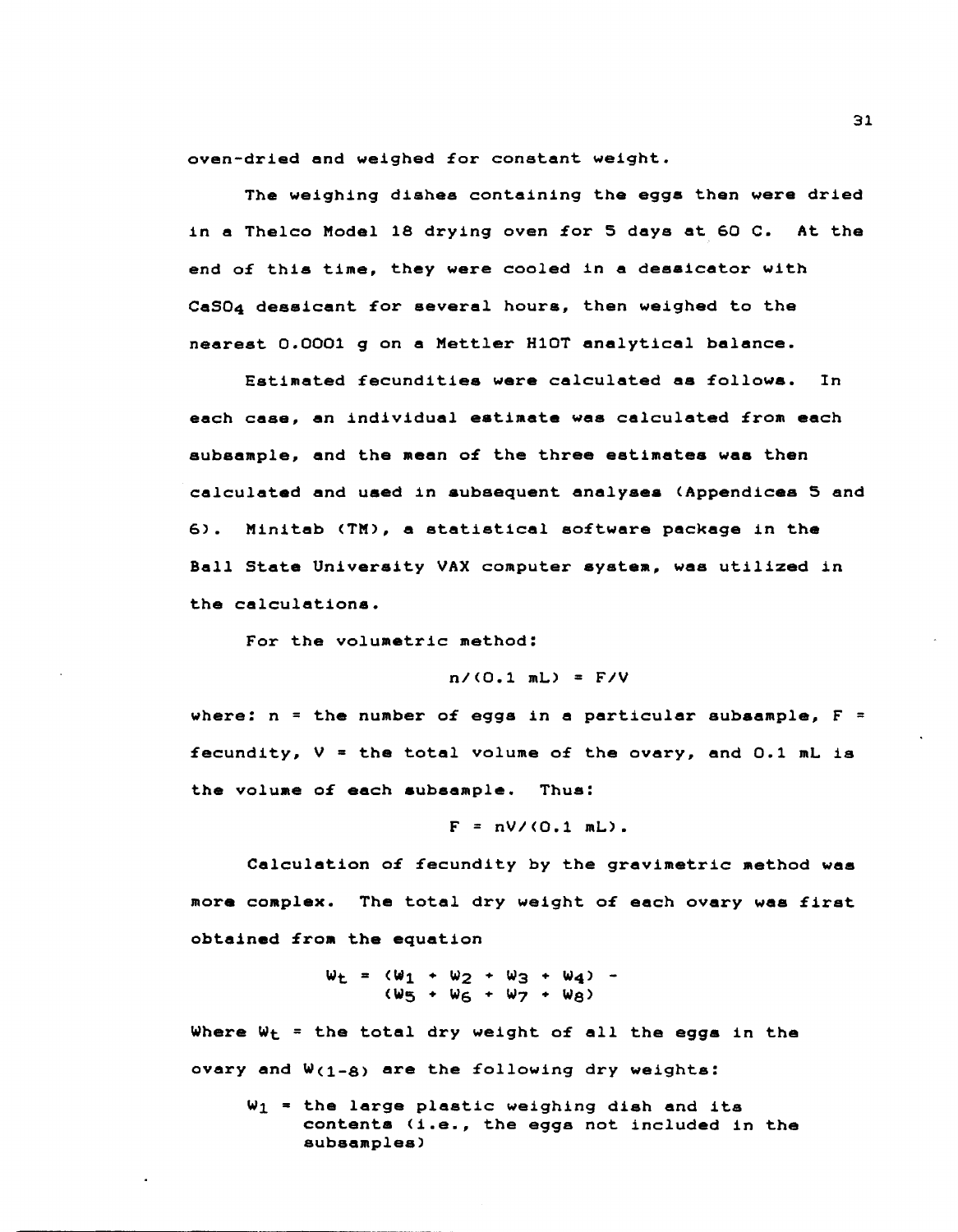$W_2$  = the first subsample and its weighing dish

- $W_3$  = the second subsample and its weighing dish
- W<sub>4</sub> = the third subsample and its weighing dish
- W<sub>5</sub> = the weight of the large plastic weighing dish alone
- $W_{\text{G}}$  = the weight of the first subsample's weighing dish alone
- W7 = the weight o£ the second subsample's weighing dish alone
- Wg = the weight of the third subsample's weighing dish alone

The weight of each subsample was obtained by subtracting the weight o£ its weighing dish £rom the combined weight o£ the aubsample and its dish. Each fecundity estimate was then obtained £rom the equation

> $n/w = F/W$ or  $F = nW/w$

where  $n =$  the number of eggs in the subsample,  $w =$  the weight of the eggs in the subsample,  $F = 2$  fecundity, and  $W = 2$ the total weight o£ all the eggs in the ovary.

### Reduction o£ the Sample Size

The procedures described above were so time-consuming it soon became apparent that available time would not permit £ecundity estiMates to be carried out £or the entire aample o£ £ish. There£ore. a subsample o£ £ish with representative fresh ovary weights for their lengths was chosen for analysis.